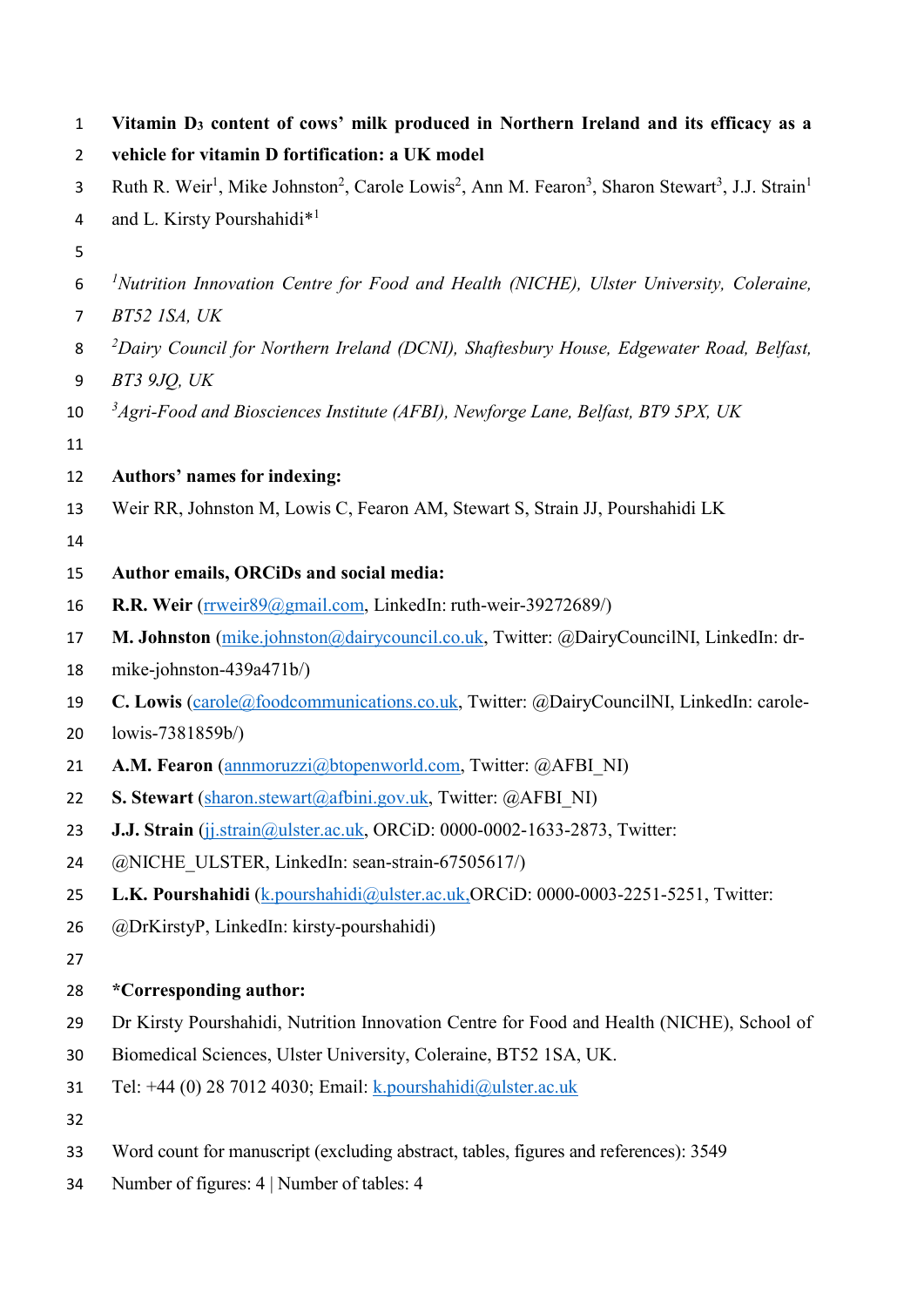## **Abstract**

- Cows' milk is a relatively poor source of vitamin D but figures listed in UK food composition 37 tables may be outdated. Samples of milk were collected for 1-year and vitamin D<sub>3</sub>
- concentrations analysed using HPLC. Milk consumption data were obtained from the National
- Diet and Nutrition Survey (Years 1-4). A theoretical model applied vitamin D3 fortifications of
- $1\mu$ g, 1.5 μg and 2 μg/100g to simulate improvements in vitamin D intakes. Mean $\pm$ SD vitamin D<sub>3</sub>
- in whole milk was 0.06±0.02μg/100g. No seasonal differences were apparent. Fortification of
- cows' milks with 1μg, 1.5μg and 2.0μg/100g, theoretically increased median vitamin D intakes
- from 2.0μg/day to 4.2μg, 5.1μg and 5.9μg/day, respectively. Higher vitamin D3 in milk from
- this study than that currently in food composition tables, suggests further analysis is warranted.
- This model suggests vitamin D fortification of cows' milk is an effective strategy to help more
- of the population achieve recently revised RNIs for vitamin D.
- 

 **Keywords:** Vitamin D; fortification; cows milk; food composition; dietary intake; model; NDNS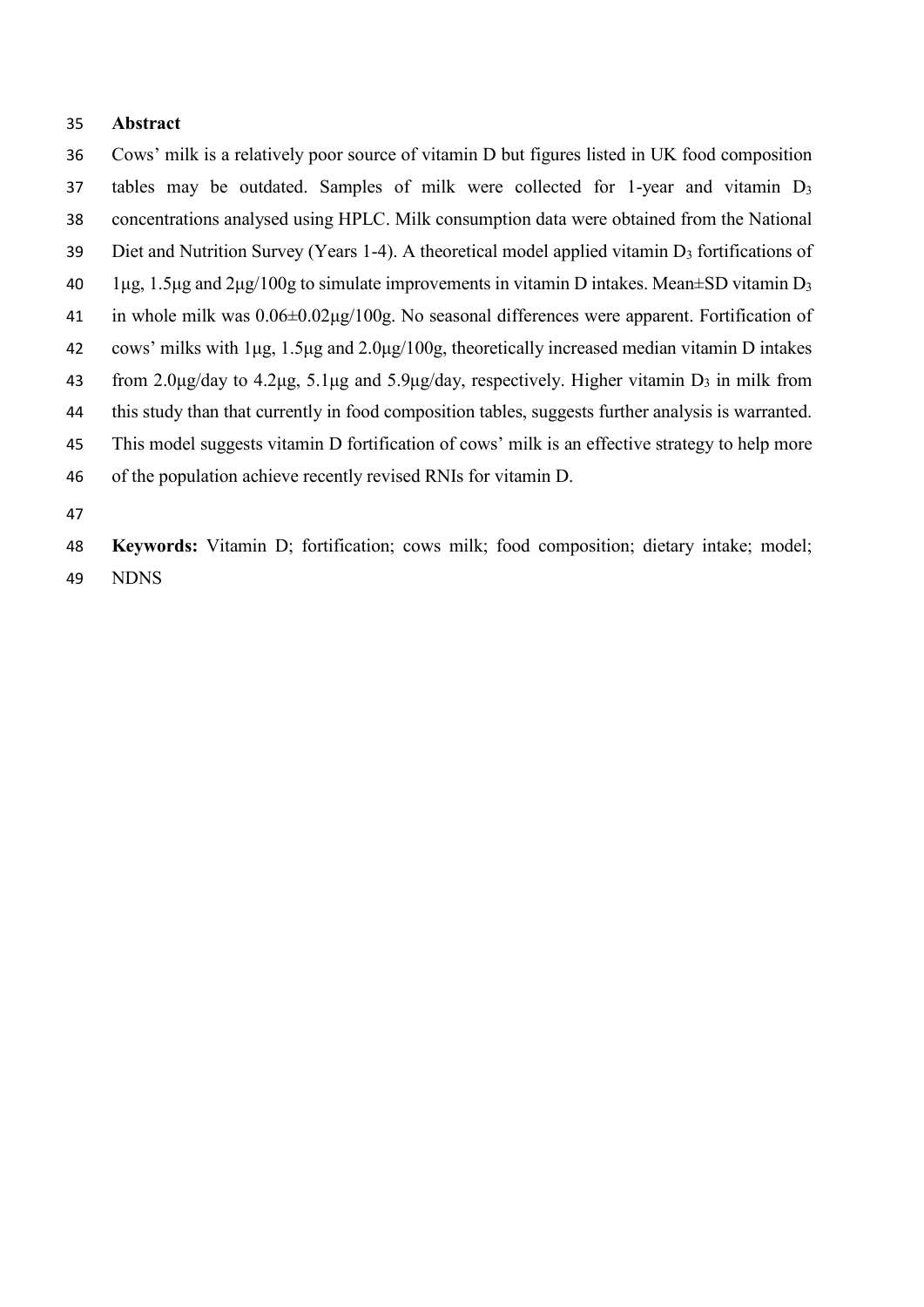### **Introduction**

 Vitamin D plays an essential role in the metabolism of calcium by increasing its absorption in the small intestine (COMA 1991) and for this reason vitamin D has an important role to play in musculoskeletal health (Lanham-New 2008; Pojednic & Ceglia 2014; Todd et al. 2015). Vitamin D deficiency has been known for many years to be a factor in sub-optimal bone health and to lower bone mineral density (Thacher & Clarke 2011). Moreover, poor vitamin D status has been more recently associated with many other non-skeletal chronic conditions such as cardiovascular disease*,* certain cancers, decline in cognitive function, type II diabetes, and rheumatoid arthritis (Martini & Wood 2009; Kostoglou-Athanassiou et al. 2012; Autier et al. 2014; Feldman et al. 2014). Vitamin D insufficiency (25-hydroxyvitamin D [25(OH)D] concentration of <50nmol/l) and deficiency (25(OH)D concentrations of <25nmol/l) (IOM 2011)are prevalent, with an estimation that 1 billion people could be classed as insufficient or deficient worldwide (Holick 2007). The Irish Adult Nutrition Survey (NANS), reported that approximately one third of adults aged 18–84 y were classed as vitamin D insufficient during the summer, while in the winter this increased to over half of the adult population (IUNA 2011; Cashman et al. 2013). Similar findings regarding vitamin D insufficiency have been noted in the UK National Diet and Nutrition Survey (Public Health England 2014).

 The majority of vitamin D required by humans is derived by ultraviolet (UV)-B radiation of the 7-dehydrocholesterol in the skin (COMA 1991; Webb & Holick 1988), although a number of factors negatively influence the skin's ability to synthesise the vitamin (Hagenau et al. 2009). Such factors include increasing age, skin pigmentation, clothing, sedentary/indoor lifestyles, the use of sun protection and geographical location (i.e. latitude). It has been long established that the northerly latitude of the UK and Ireland [50- 60°N] means UVB intensity is inadequate to promote the dermal synthesis of vitamin D during the winter months (approximately October-March) (Webb et al. 1998; Hill et al. 2008), causing the population to be solely reliant on dietary sources during this time to maintain the body's stores of the vitamin. Despite this reliance on dietary sources, previous literature from the UK and Ireland more often than not report low intakes of vitamin D (<5µg/d), because naturally occurring food sources are so limited (IUNA 2011; Public Health England 2014). More worryingly, these figures are considerably lower than the revised reference nutrient intake (RNI) suggested by the Scientific AdvisoryCommittee on Nutrition 81 (SACN) of  $10\mu$ g/d of vitamin D daily for the general population aged  $4+y$  (or the safe intake  $10\mu\text{g/d}$  for children aged 1-4 y) (SACN 2016).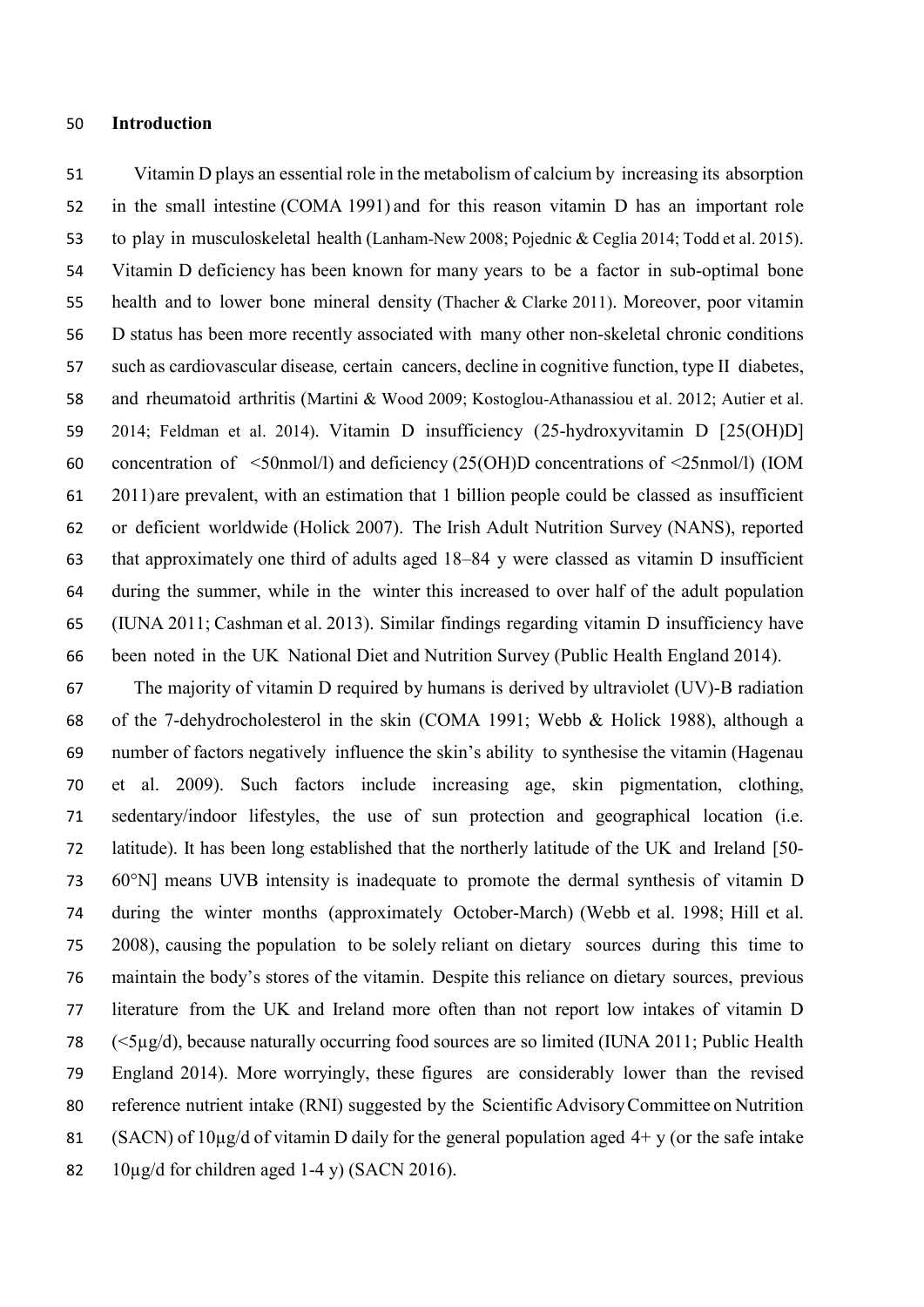Fortified foods are increasingly contributing to the dietary intake of the population, especially in those who do not also consume dietary supplements (Black et al. 2012). 85 Although milk and dairy products are sources of naturally occurring vitamin D (McCance & Widdowson 2002; BDA 2007), without fortification, the vitamin D content of milk is minimal and has also been known to vary considerably from winter to summer (Kurmann & Indyk 1994; Jakobsen & Saxholt 2009). '*The Composition of Foods*' series by McCance and Widdowson (2014) provides extensive nutritional data on a number of foods. Although these 90 tables have been updated several times since their inception, the most recent  $7<sup>th</sup>$  edition (published in 2014), has reported the lowest vitamin D content for whole, semi-skimmed and skimmed milk (i.e. as trace) compared to earlier editions, based on limited sampling.

 One possible strategy to increase vitamin D intakes within the population is through the fortification of milk, which is a staple dietary component for a large proportion of the UK and Irish population. In Canada, the fortification of liquid milk is mandatory at concentrations ranging from 0.875µg–1.125µg/100ml (IOM 2011). Indeed, numerous studies have reported the effectiveness of dairy fortification in increasing vitamin D intake in other countries (Calvo et al. 2004; Harika et al. 2016; Jaaskelainen et al. 2017). Within the UK, however, mandatory fortification with vitamin D is limited to a few foods only, including margarine, energy- restricted foods for diets intended for weight loss and infant formula (Hypponen & Power 2007; Allen 2015). Vitamin D is only added to a small number of other foods at the discretion of the food industry (e.g. yogurts, cereals and breads).

 Owing to the low dietary intakes previously reported, and the relatively low uptake of food fortification in the UK/Ireland, alternative food-based strategies to improve consumers' vitamin D intakes, and status are warranted. Therefore, the aims of the current study are to, 106 (1) determine the concentrations of vitamin  $D_3$  in cows' milk produced in Northern Ireland (NI), and; (2) simulate how fortification of cows' milk could theoretically improve overall dietary vitamin D intakes of the UK population using a dietary modelling scenario.

# **Materials and methods**

### *Study samples*

 The sampling protocol was designed to be representative of cows' milk on retail sale in NI. Monthly 1L samples of raw and whole pasteurised milk (standardised to a minimum fat content of 3.5%) were collected for a period of 1 year (May 2013 – May 2014) from two dairy processors. All milk samples were collected by staff based within the processing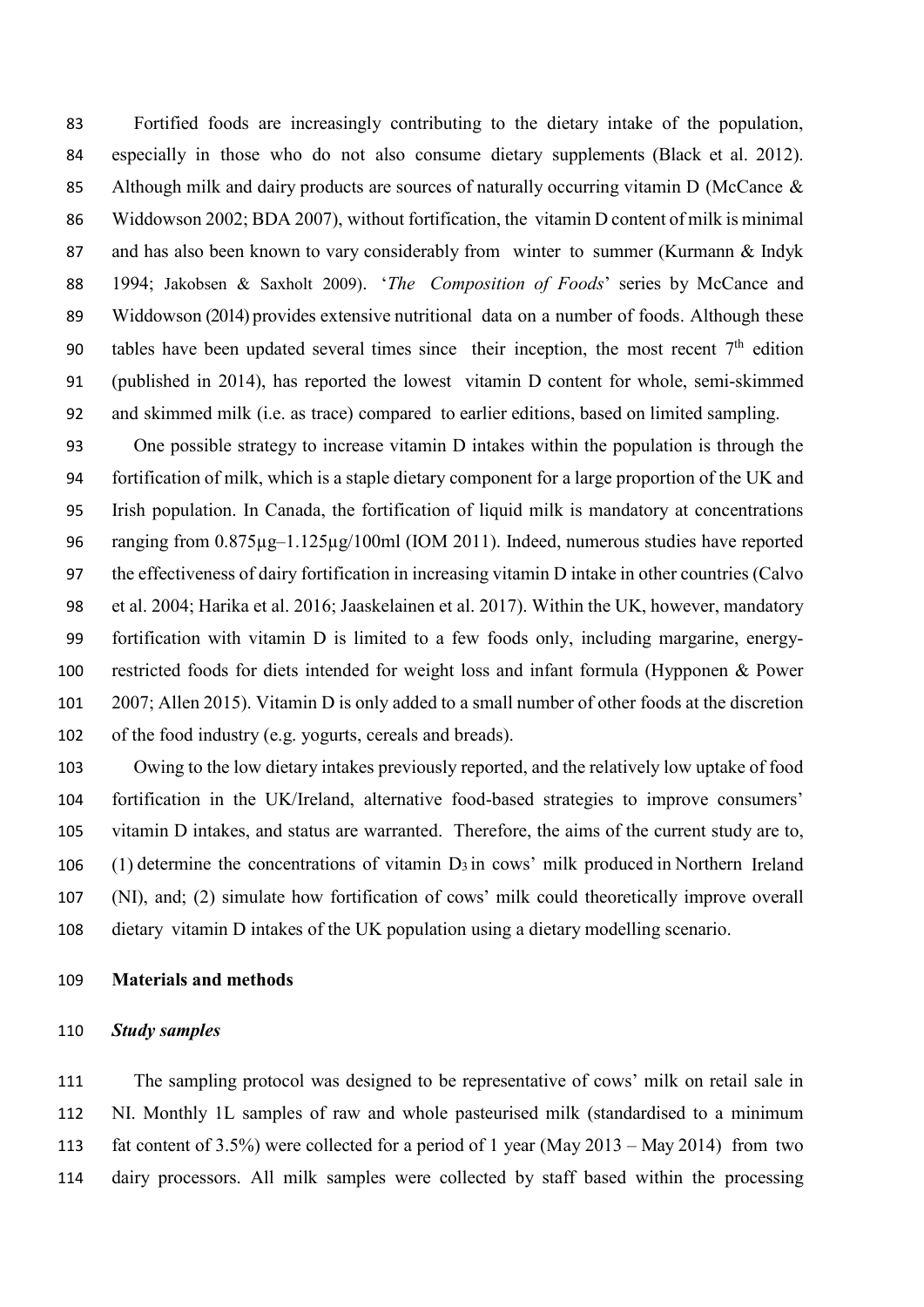plants. Raw milk samples were collected immediately pre-pasteurisation. Owing to the well documented seasonal variation in vitamin D content, milk samples collected during October– March are referred to as winter milk, while those samples collected between April and September are referred to as summer milk hereafter. Samples were stored at -20°C prior to analysis. Quantification of vitamin D3 content in stored samples were analysed by HPLC (Agilent 1200 Series) (method adapted from Trenerry et al. (2011). Samples were run with a 121 99% acetonitrile: 1% methanol mix at a rate of 1.5ml per min for 50mins. Vitamin  $D_3$  was quantified at the 265/280 wavelengths.

## *Population dietary data*

 The NDNS Rolling Programme Years 1-4 (2008/09–2011/12) dataset was used to provide 126 nationally representative data on both current vitamin D intakes  $(\mu g/d)$  and typical milk consumption (g) of the UK population (UK Data Service 2014). The dataset comprises of 3- or 4-d food diaries from 4,156 individuals [2,174 adults (18–94 y) and 1,982 children (1.5– 17 y)]. Consumption of whole, semi-skimmed, skimmed and 1% milks were included in the current analysis. The theoretical impact of vitamin D fortification was evaluated for the 131 entire study population and by age group [children (1.5-17 y old and adults  $(\geq 18 \text{ years})$ ]. Attention was also given to sub-groups considered to be at-risk of vitamin D deficiency: young children (aged 1.5–3 y); adults over the age of 65 y (COMA 1991); women of childbearing age (16–49 y) (Public Health England 2014).

### *Dietary modelling*

 The vitamin D content of milk as listed in the McCance and Widdowson (2002) was used in the most recent NDNS analysis and therefore acted as the baseline for the current dietary model. Vitamin D fortification concentrations of 1µg/100g, 1.5µg/100g and 2µg/100g were selected based on the American and Canadian fortification levels and those of enriched 'super-milks' which are commercially available in the UK and Ireland. These fortification concentrations were then applied to the consumption of whole, semi- skimmed, skimmed and 1% milk to estimate the effect fortification at these concentrations would have on the overall vitamin D intakes of the population. As part of this dietary model, the current tolerable upper limits (UL) for daily vitamin D intake were considered to determine if the fortification scenario would subsequently give rise to consumer intakes exceeding the UL. The ULs used were those provided by European Food Safety Authority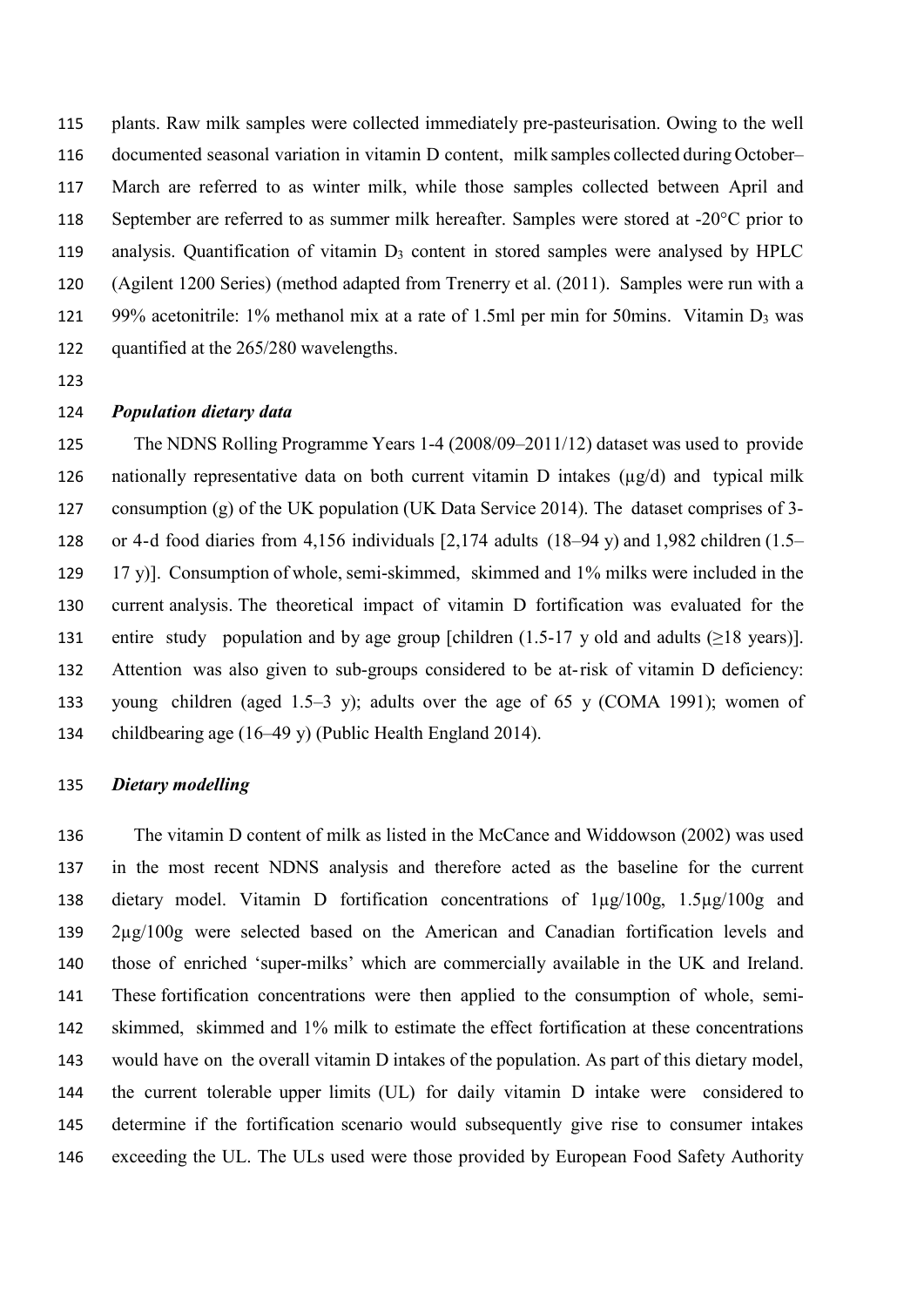147 (EFSA) at  $100\mu$ g/d for individuals aged  $11 + y$ ,  $50\mu$ g for children between 1 and 10 y, and 25µg for infants <1 y (EFSA 2012).

### *Statistical analysis*

 The Statistical Package for the Social Sciences (IBM SPSS Statistics 22, Chicago, IL, USA) was used for analysis of all data. Values of *P*<0.05 were regarded as statistically significant throughout. Normality of the data was assessed using Kolmogorov-Smirnov tests, and where data could not be normalised, the results are expressed as medians (25th and 75th percentiles). Descriptive statistics and t-tests were used to describe the study sample and to compare the concentrations of vitamin D present within the different forms of milk between seasons (summer and winter) and between milk types (raw and pasteurised whole) and to compare intakes to the current reference nutrient intake (RNI) (SACN 2016) and tolerable UL (EFSA 2012). The comparison of vitamin D intakes at baseline and post-fortification were tested using non-parametric tests, Wilcoxon Signed Rank test.

### **Results**

### *Vitamin D analysis of milk*

162 The average year-round mean  $\pm$  SD vitamin  $D_3$  content of Northern Irish raw and 163 pasteurised whole milk collected as part of this study was  $0.08 \pm 0.04\mu$ g/100g and  $0.06 \pm 0.04\mu$  0.02µg/100g respectively, with a range of 0.01–0.16µg/100g for raw milk (Figure 1) and 0.03– 165 0.12µg/100g for pasteurised whole milk (Figure 2). The mean  $\pm$  SD vitamin D<sub>3</sub> content per 166 100g between summer vs. winter milk was not significantly different for either raw (0.07  $\pm$ 167 0.03 $\mu$ g vs. 0.08  $\pm$  0.04 $\mu$ g per 100g; *P*=0.479) or pasteurised whole milk (0.07  $\pm$  0.03 $\mu$ g vs. 168  $0.05 \pm 0.01 \mu$ g per 100g; *P*=0.227). A significant difference was noted when comparing the 169 vitamin  $D_3$  content of raw and pasteurised whole milk throughout the year ( $P=0.037$ ). When a seasonal comparison of the vitamin D3 content of raw and pasteurised whole milk was investigated, a significant difference was noted in winter (*P*=0.033) but not in summer (*P*=0.506).

## *NDNS data*

 A total of 16,539 recorded dietary days were available for analysis from the raw NDNS dataset [32] of which, 13,962 dietary days (84.4%) reported an intake of milk. Survey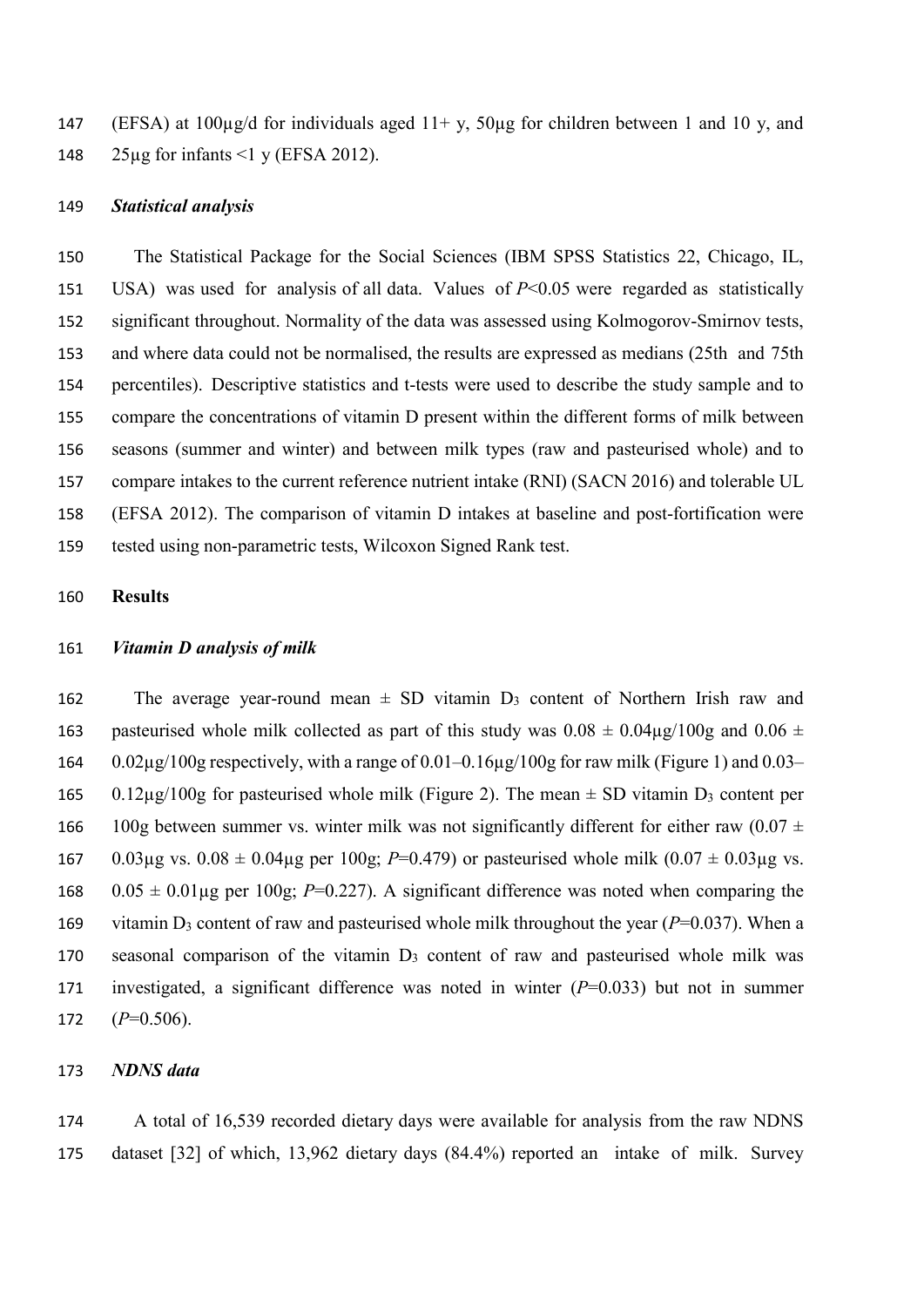population data can be found in Table 1. Daily milk intakes (portion size per eating occasion) ranged from 2.5g to 2850g. On average, a larger portion size of whole milk was consumed compared to the other three milk types (Figure 3). Semi-skimmed milk was the most commonly consumed milk (Figure 4) in the total study population (53.1% of dietary days). A higher proportion of children (aged 1.5 to 17 y) were consumers of whole milk compared to adults (*P*<0.001), and the opposite was true for the other three milk types; however, significant difference was only seen in skimmed milk consumption *P*<0.001 (semi-skimmed *P*=0.509; 1% fat *P*=0.505) (Figure 4).

184 Mean dietary vitamin D intake at baseline for the entire study population was 2.50µg/day (SD 1.87) with a range of 0.00–20.96µg (Table 2). Mean daily vitamin D intakes were 186 significantly higher for males compared to females  $(2.71 \pm 2.09 \mu g \text{ vs. } 2.31 \pm 1.65 \mu g)$ ; *P*<0.001). Adults also had a significantly higher daily vitamin D intake compared to 188 children  $(2.92 \pm 2.13 \mu g \text{ vs. } 2.04 \pm 1.42 \mu g$ ; *P*<0.001). Baseline vitamin D intakes in at-risk groups are shown in Table 3 and also increased with age.

#### *Dietary modelling scenario*

 Of the 4,156 individuals surveyed as part of the NDNS, only 37 (0.89%) met the new RNI of 10µg/d, but following the fortification scenario applied in this dietary model these figures increased. When a fortification of 2µg/100g was applied 511 (12.29%) of the study population achieved the new RNI (Table 2).

 Prior to applying the fortification scenario, six women of childbearing age (0.74%) met the RNI of 10µg/d (SACN 2016), following theoretical fortification at 2µg/100g this figure increased to 41 (5.04%) participants. The same increase was seen in those over 65 y, with a total number of individuals reporting an intake of 10µg/d or above increasing from seven (1.65%) to 76 (17.76%). The greatest effect of fortification was seen in children (aged 1-3 y). At the highest fortification, 99 (25.65%) children would be meeting their recommended intake, compared to baseline where only eight (2.12%) were meeting recommended intakes. Up to the highest fortification (2µg/100g), no participants exceeded the age-specific tolerable UL (EFSA 2012), either in the total population (Table 2) or in at-risk groups (Table 3).

 When looking at diary days, fortification was shown to increase the vitamin D intake of 206 the entire population with median intakes increasing from  $2.3\mu g/d$  to  $6.1\mu g/d$  for semi-skimmed milk. For whole milk a similar increase was seen, with a median intake of 1.8µg/d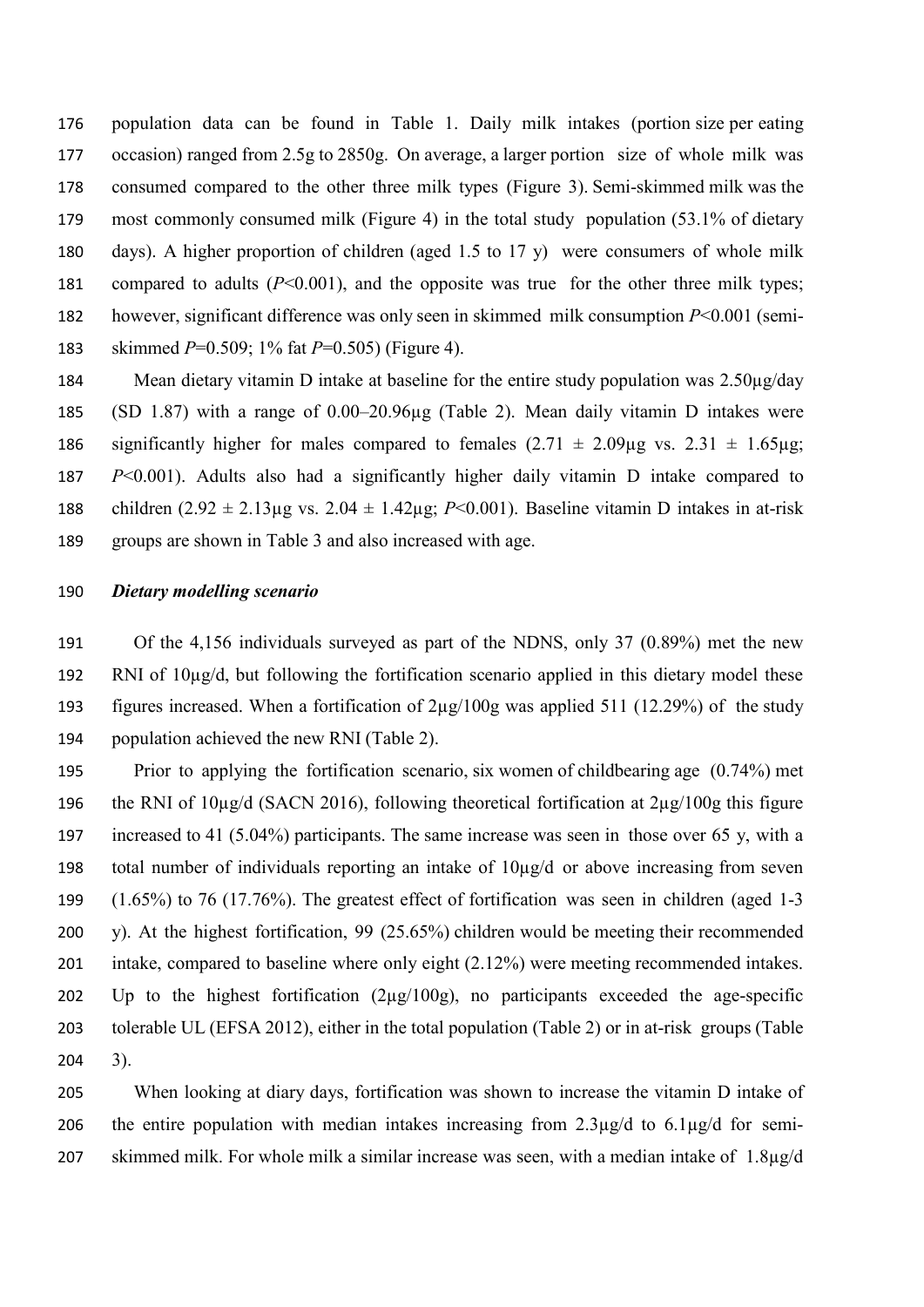208 at baseline and  $7.4\mu$ g/d following fortification at the highest concentration  $(2\mu$ g/100g). The effect of simulated fortification at each concentration is shown in Table 4, and fortification at all three concentrations (1µg, 1.5µg and 2µg per 100g) resulted in significantly increased vitamin D intakes for all milk types (*P*<0.001).

## **Discussion**

 Results from this study clearly demonstrate that a vitamin D fortification policy for milk could potentially help increase the percentage of the population (>12%) achieving the revised 215 RNI/safe intakes of  $10\mu$ g/day vitamin D (SACN 2016). Moreover, even with the highest 216 fortification scenario ( $2\mu$ g/100g), no participant within the current fortification model had a 217 vitamin D intake that exceeded EFSA's tolerable UL (100 $\mu$ g/d for 11+ y; 50 $\mu$ g/d for 1-10 y) (EFSA 2012), suggesting that fortification of milk with vitamin D would be safe in this respect.

220 A RNI/safe intake of  $10\mu$ g/d was proposed to ensure that a year-round serum 25(OH)D concentration of ≥25nmol/l is achieved by the 97.5% of the population (SACN 2016). In the current study, a large proportion of those individuals considered to be 'at-risk' (young children 223 aged 1.5-3 y, women of childbearing age (16-49 y), and those aged  $65+$  y) fell short of the RNI. Although the fortification model was able to successfully increase the proportion of individuals meeting the RNI, the problem was not completely eliminated. This finding emphasises the importance and need for further strategies to increase vitamin D awareness 227 and intake among these groups, particularly in those who may avoid milk/dairy products as part of their habitual diets.

 Dietary modelling results similar to those reported by the current study have previously been shown by some (Jayaratne et al. 2013; Harika et al. 2016; Ejtahed et al. 2016; Moyersoen et al. 2019) but not others (Allen et al. 2015). In an Iranian population, Ejtahed and colleagues (2016) reported an increase in vitamin D intakes from 2.5µg to 3.3µg/d after simulated fortification of milk, which is in line with that reported in the current study for the same 234 fortification  $(1\mu g/100g)$ . Jayaratne et al. (2013) also reported a positive effect of a fortification model, with higher increases in intakes shown (3.6µg to 6.3µg/d), albeit this was achieved by fortifying both milk and breakfast cereals so the bigger effect on daily intake is not unexpected.

 In contrast, negative effects of a milk fortification model on vitamin D intakes were reported in another recent study using UK population dietary survey data. Allen and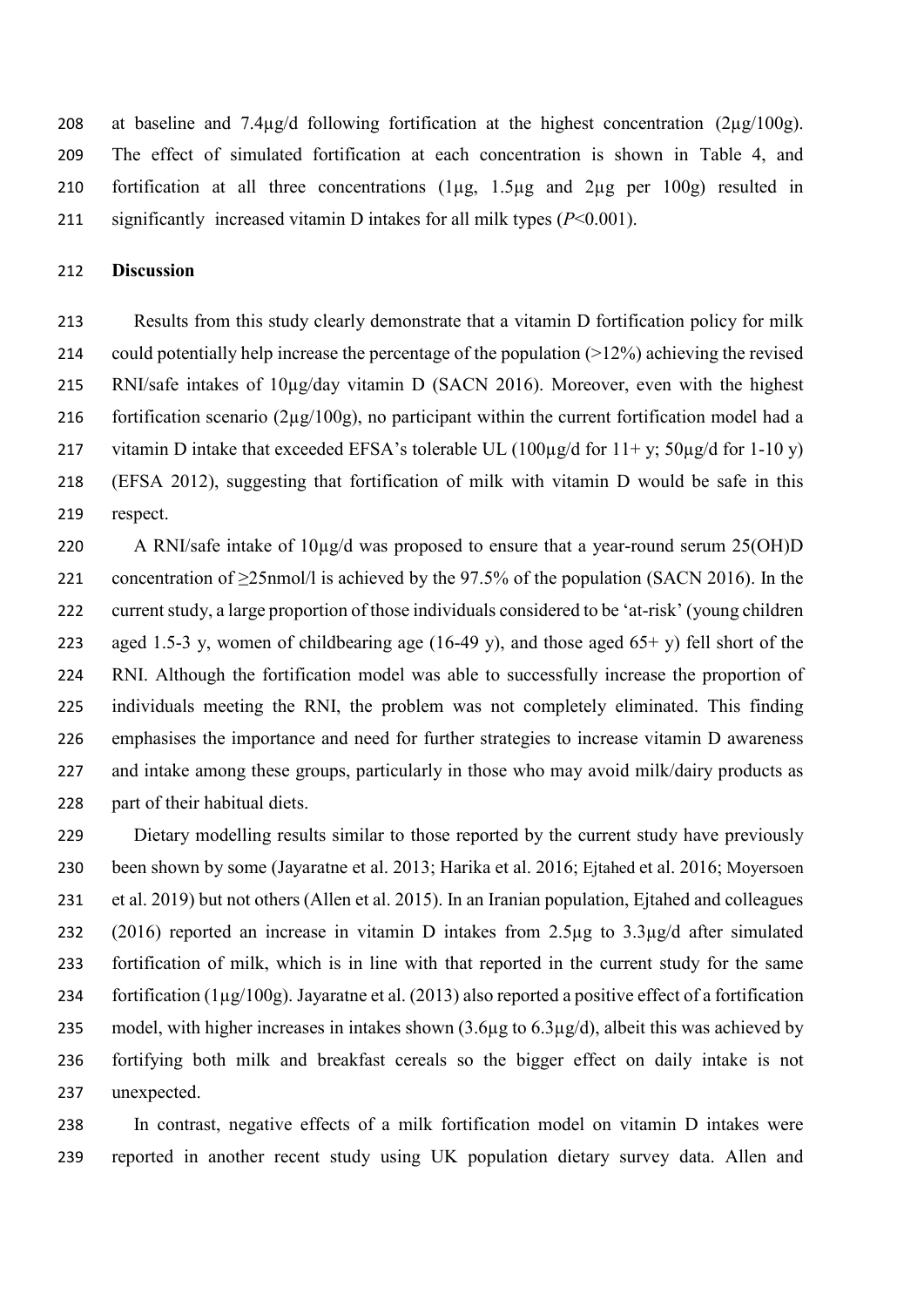colleagues (2015) found that fortification at certain concentrations put a number of participants at risk of exceeding the tolerable UL which is at variance to the current study, 242 even following the highest fortification scenario  $(2\mu g/100g)$ . This study, however, used older NDNS results collected in fewer participants than used in the current study, and also failed to justify the considerably higher fortification concentrations chosen. Furthermore, the lower values quoted for the tolerable UL of vitamin D intakes were those of the older European Committee report (European Scientific Committee on Food 2002), as opposed to the more recent guidelines from EFSA (2012).

 The fortification model used in the current study demonstrated an increased vitamin D intake for the entire population, with whole milk having the largest impact on vitamin D intake as a result of the larger portion size consumed per eating occasion. Despite this larger portion size, as semi-skimmed milk was the most frequently consumed milk in the population overall, its fortification would benefit a greater number of people and therefore have the greatest impact on the vitamin D intake at a population level.

254 The vitamin  $D_3$  concentrations in milk reported in this study are at variance with the results published in some of the latest editions of the McCance and Widdowson (2002; 2014). The  $7<sup>th</sup>$  edition (2014) lists vitamin D for all types of cows' milk as 'trace' with the exception of 257 milk from the Channel Islands which is listed at  $0.01\mu$ g/ $100$ g (McCance & Widdowson 2014). The previous edition listed the average vitamin D content of whole, semi-skimmed and skimmed milk as 0.03µg, 0.01µg and trace per 100g, respectively (Holland et al. 1989; 260 McCance & Widdowson 2002). The increases in vitamin  $D_3$  content of raw and whole milk found in this study, may be as a result of improvements in laboratory methods (Weir et al. 2017). Earlier methods of laboratory analysis presented numerous methodological challenges owing to vitamin D's complex structure, often causing complications when extracting the vitamin from the food matrix (Byrdwell et al. 2008) which may also have contributed to the 265 differences in vitamin  $D_3$  content reported. Seasonal variation in vitamin D content in milk across the world has been well documented in the literature (Kurmann & Indyk 1994; 267 Jakobsen & Saxholt 2009) but is not supported by the current study and may be a result of poor weather patterns. In recent years the weather has become more over-cast during the summer months (Sweeney 2016), and this decreases the opportunity for dermal synthesis of 270 vitamin  $D_3$  not only in humans, but also in cattle which synthesise the vitamin in a similar manner (Hymoller & Jensen 2010). Subsequently, the vitamin D status of the cattle influences the vitamin D concentration of the milk produced (Hollis et al. 1981) and therefore, animal husbandry in future should be adapted to ensure a more consistent vitamin D supply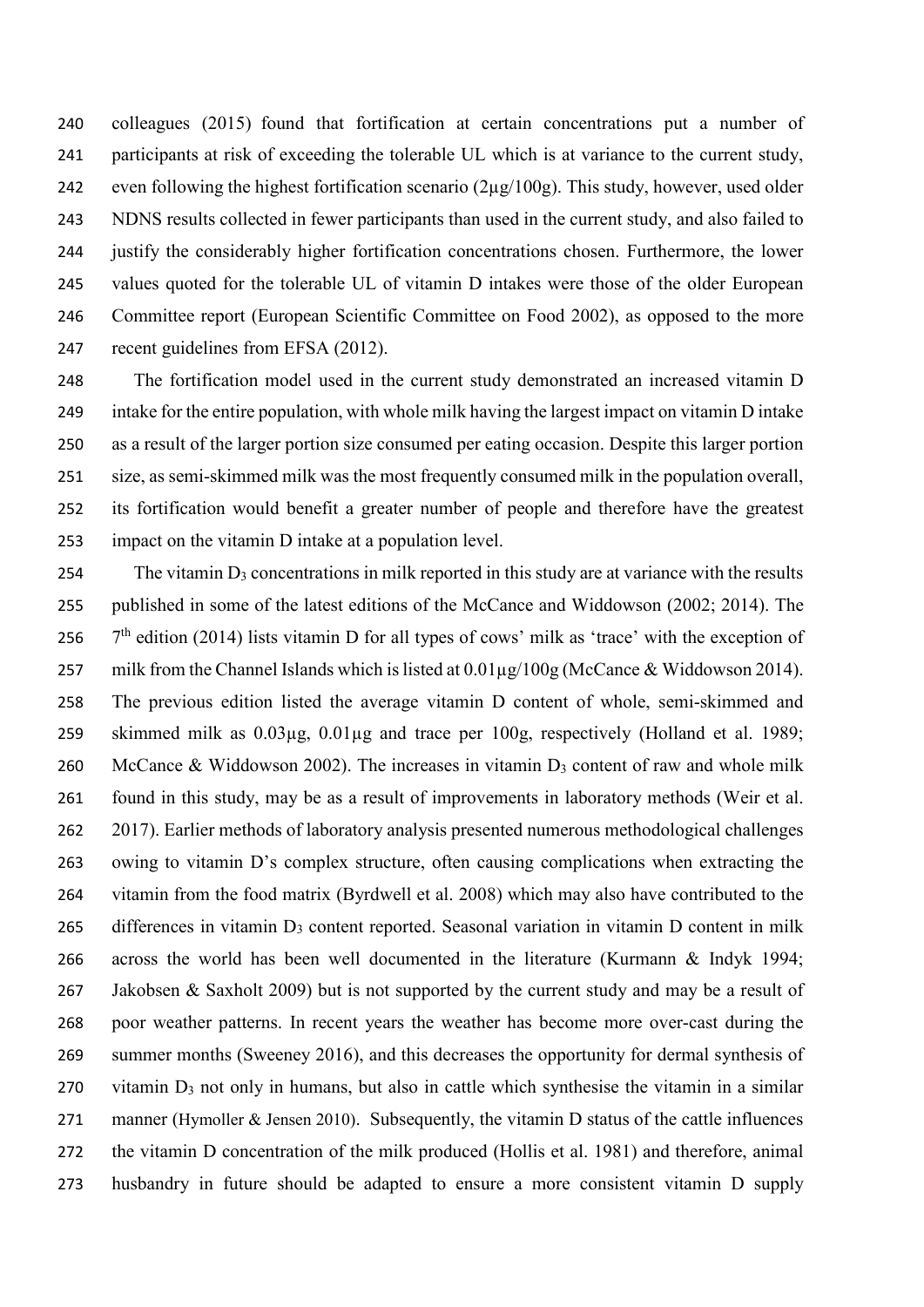throughout the year.

 Whilst interpreting the current results, a number of limitations should be noted. First is the use of self-reported dietary intakes, as misreporting in the form of under- or over-reporting of certain foodstuffs is a commonplace in participants (Willet 2013). During the NDNS Rolling Programme, the doubly-labelled water technique was used to validate the reported energy intake (Public Health England 2014) and improves confidence in the data. Moreover, the use of dietary data from the largest nationally representative survey in the UK was the most appropriate to test our hypothesis and such data was considerably more reliable than that 282 collected from smaller surveys. Current results are also strengthened by the successful vitamin d fortification programme in Finland (Raulio et al. 2017), and add to the rationale to incorporate fortification in a wide range of food types. Secondly, it was beyond the scope of 285 this project to measure the vitamin  $D_3$  content of all milk types (e.g. semi-skimmed and 286 skimmed), but up-to-date results for the vitamin D<sub>3</sub> content of raw and whole milk from NI have been quantified using a more advanced laboratory technique. Although these values are specific to NI milk, this approach provides novel data on a specific region of the UK, rather than using values from a more widespread and varied pool of data. Owing to the higher 290 vitamin  $D_3$  content of milk reported compared to that in the most recent UK Composition of Foods (McCance & Widdowson 2014), a more widespread update of the vitamin D content of UK milk is warranted. It would also be advantageous to use an alternative analytical technique, such as liquid chromatography mass spectrometry (LC-MS) (Trenerry et al. 2011) in future studies. This more sensitive method would also enable the quantification of the 295 concentrations of other vitamin D metabolites present within milk, e.g. vitamin  $D_2$  and 296 25(OH)D, which contribute to the total vitamin D content (Cashman 2012). Finally, this study has highlighted the potential beneficial effect of fortifying cows' milk with vitamin D on vitamin D intakes across the UK population. Further analysis should determine how this approach would impact the vitamin D contribution from other dairy products (made from the fortified milk), as well as the vitamin D status of the consumer.

#### **Conclusion**

 This study suggests that the fortification of UK cows' milk with vitamin D (up to a concentration of 2µg/100g) could be an effective dietary strategy to increase consumer's vitamin D intake, helping more of the UK population to achieve the newly revised RNI for vitamin D of 10µg/d. Importantly, this strategy could translate into a beneficial effect on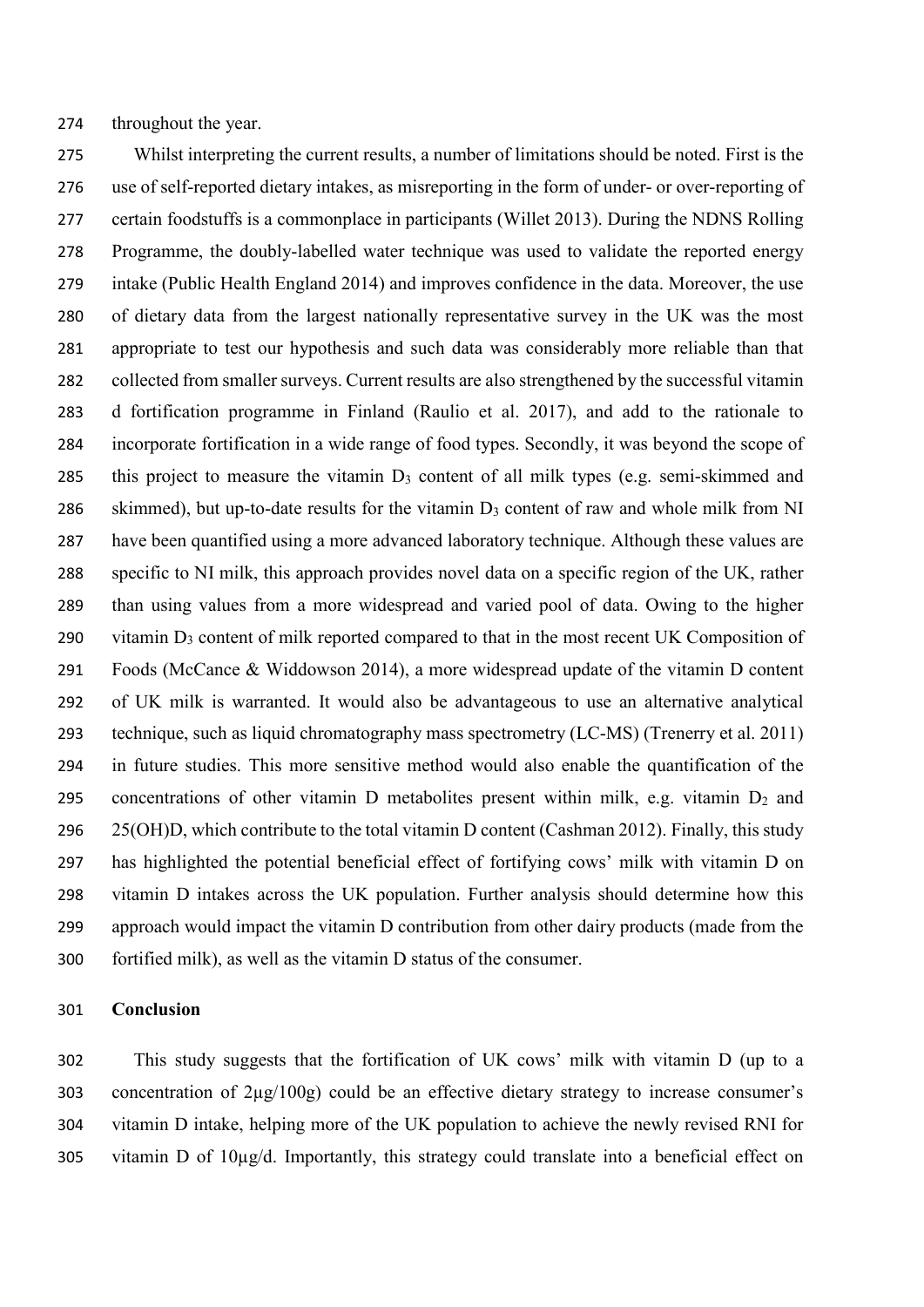- consumer's vitamin D status, without putting anyone at risk of exceeding the tolerable UL for
- the vitamin. Based on the results from this dietary modelling scenario, fortification of all types
- of milk (whole, semi-skimmed, skimmed and 1% milks) is recommended to maximise the
- impact to consumers of all ages and make progress towards eradicating vitamin D deficiency
- among the UK population.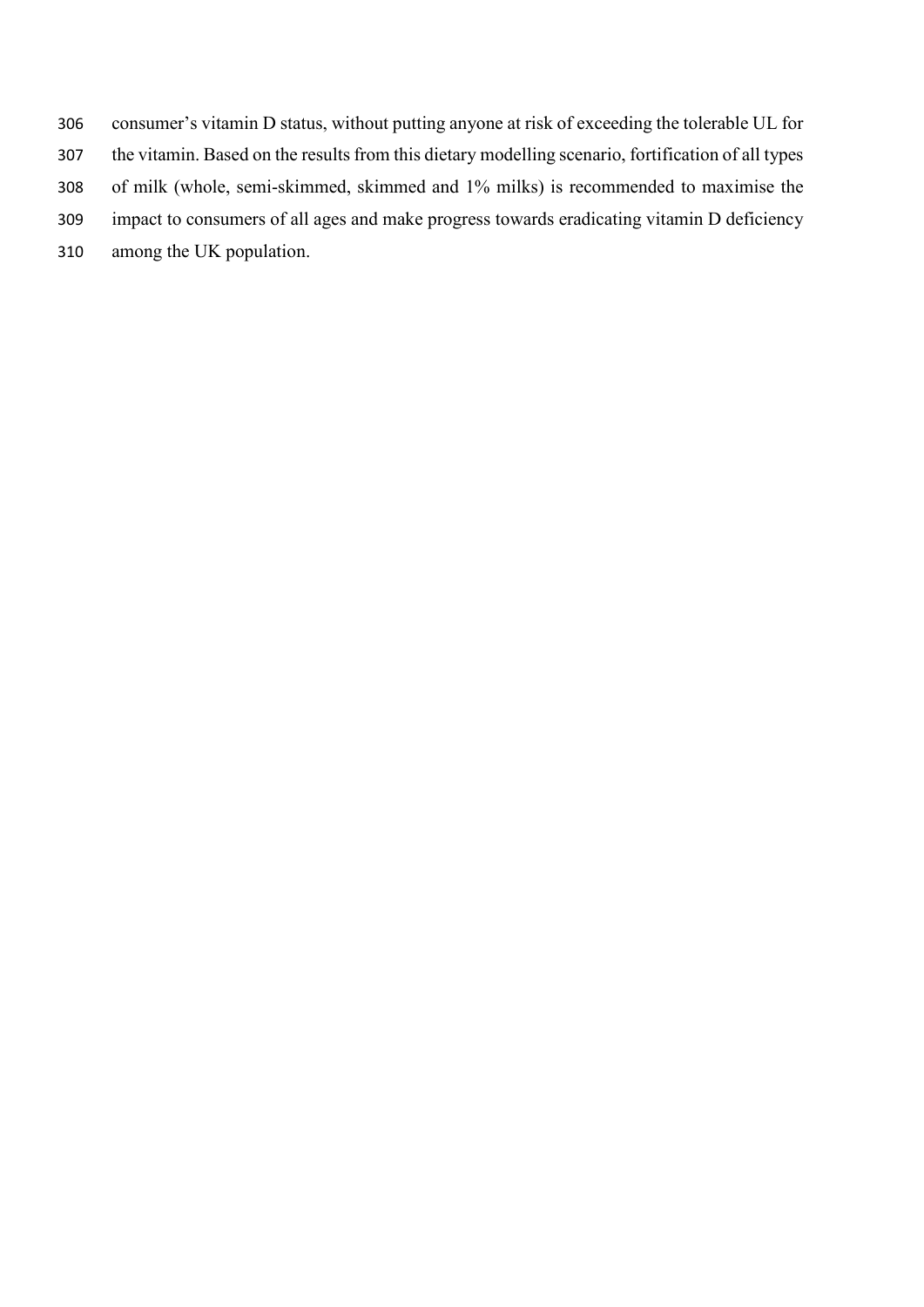**Acknowledgements:** The authors would like to acknowledge Alan Beattie for his involvement in the study during his time at AFBI, Dr Maria O'Kane for her assistance with milk collections, and the two milk processors who provided the milk samples in kind for analysis in this study. The authors dedicate this article to the memory of their colleague Professor Julie Wallace (April 7, 1971–February 7, 2012).

 **Financial Support:** The work was supported by a Collaborative Award in Science & Technology (CAST) PhD studentship award funded by the Department of Employment and Learning, and the Dairy Council for Northern Ireland (DCNI). Authors from DCNI contributed to the study design, interpretation of findings and preparation of the manuscript.

**Authorship:** The author responsibilities were as follows: M.J., C.L., A.M.F., J.J.S. and L.K.P

designed the research. R.R.W. and S.S. conducted the research. R.R.W. analysed the data and

prepared the manuscript. All authors were involved in interpreting the results, and all read

- and approved the final manuscript.
- **Disclosure statement:** The authors declare no conflicts of interest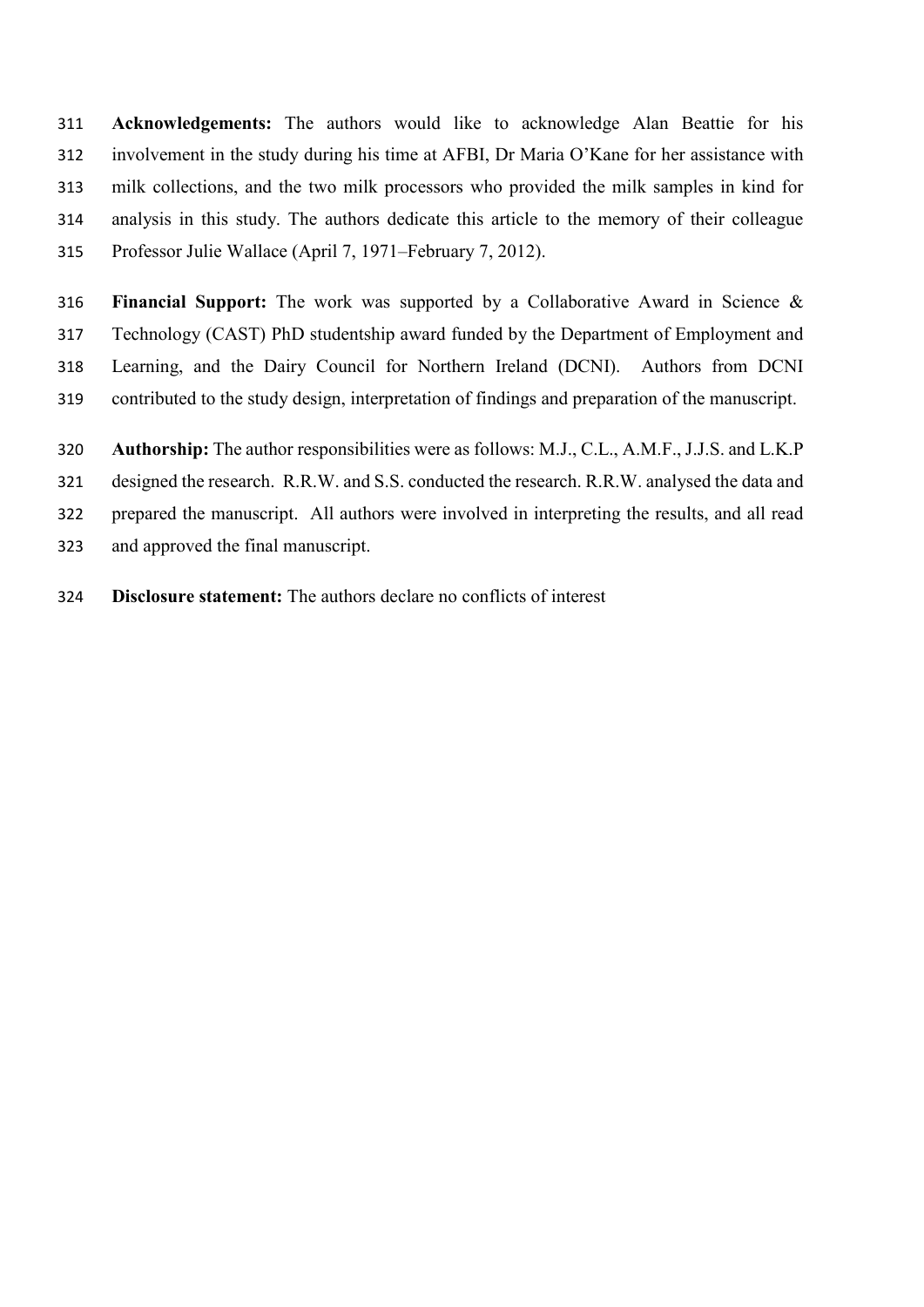## **References**

- Allen RE, Dangour AD, Tedstone AE, Chalabi Z. 2015. Does Fortification of Staple Foods Improve Vitamin D Intakes and Status of Groups at Risk of Deficiency? A United Kingdom Modeling Study. Am J Clin Nutr. 102: 338-344.
- Autier P, Boniol M, Pizot C, Mullie P. 2014. Vitamin D Status and Ill Health: A Systematic Review. Lancet Diabetes Endocrinol. 2:76-89.
- Black LJ, Seamans KM, Cashman KD, Kiely M. 2012. An Updated Systematic Review and Meta-Analysis of the Efficacy of Vitamin D Food Fortification. J Nutr. 142:1102-1108.
- British Dietetic Association. Vitamins. 2007. In Manual of Dietetic Practice, 4th Edition ed. Thomas B and Bishop J, Eds. Blackwell Publishing: Kent, pp.189-191.
- Byrdwell WC, Devries J, Exler J, Harnly JM, Holden JM, Holick MF, Hollis BW, Horst RL, Lada M, Lemar LE, Patterson KY, Philips KM, Tarrago-Trani MT, Wolf WR. 2008. Analyzing Vitamin D in Foods and Supplements: Methodologic Challenges. Am J Clin Nutr. 88:554S-557S.
- Calvo MS, Whiting SJ, Barton CN. 2004. Vitamin D Fortification in the United States and Canada: Current Status and Data Needs. Am J Clin Nutr. 80:1710S-1716S.
- Cashman KD. 2012. The role of vitamers and dietary-based metabolites of vitamin D in prevention of vitamin D deficiency. Food Nutr Res. 56:5383.
- Cashman, K.D.; Muldowney, S.; McNulty, B.; Nugent, A.; FitzGerald, A.P.; Kiely, M.; Walton, J.; Gibney, M.J.; Flynn, A. (2013) Vitamin D Status of Irish Adults: Findings from the National Adult Nutrition Survey. Br J Nutr 109, 1248-1256.
- Committee on Medical Aspects of Food Policy (COMA). 1991. Dietary Reference Values for Food and Energy and Nutrients for the United Kingdom, Report on Health and Social Subjects. No.41.
- EFSA Panel on Dietetic Products, Nutrition and Allergies (NDA). 2012. Scientific Opinion on the Tolerable Upper Intake Level of Vitamin D. EFSA J. 2813.
- Ejtahed HS, Shab-Bidar S, Hosseinpanah F, Mirmiran P, Azizi F. 2016. Estimation of Vitamin D Intake Based on a Scenario for Fortification of Dairy Products with Vitamin D in a Tehranian Population, Iran. J Am Coll Nutr. 35:383-391.
- European Scientific Committee on Food. 2002. Opinion of the Scientific Committee on Food on the Tolerable Upper Intake Level of Vitamin D.
- Feldman D, Krishnan AV, Swami S, Giovannucci E, Feldman BJ. 2014. The Role of Vitamin D in Reducing Cancer Risk and Progression. Nat Rev Cancer. 14:342-357.
- Hagenau T, Vest R, Gissel TN, Poulsen CS, Erlandsen M, Mosekilde L, Vestergaard P. 2009. Global Vitamin D Levels in Relation to Age, Gender, Skin Pigmentation and Latitude: An Ecologic Meta-Regression Analysis. Osteoporos Int. 20:133-140.
- Harika RK, Dotsch-Klerk M, Zock PL, Eilander A. 2016. Compliance with Dietary Guidelines and Increased Fortification can Double Vitamin D Intake: A Simulation Study. Ann Nutr Metab. 69:246-255.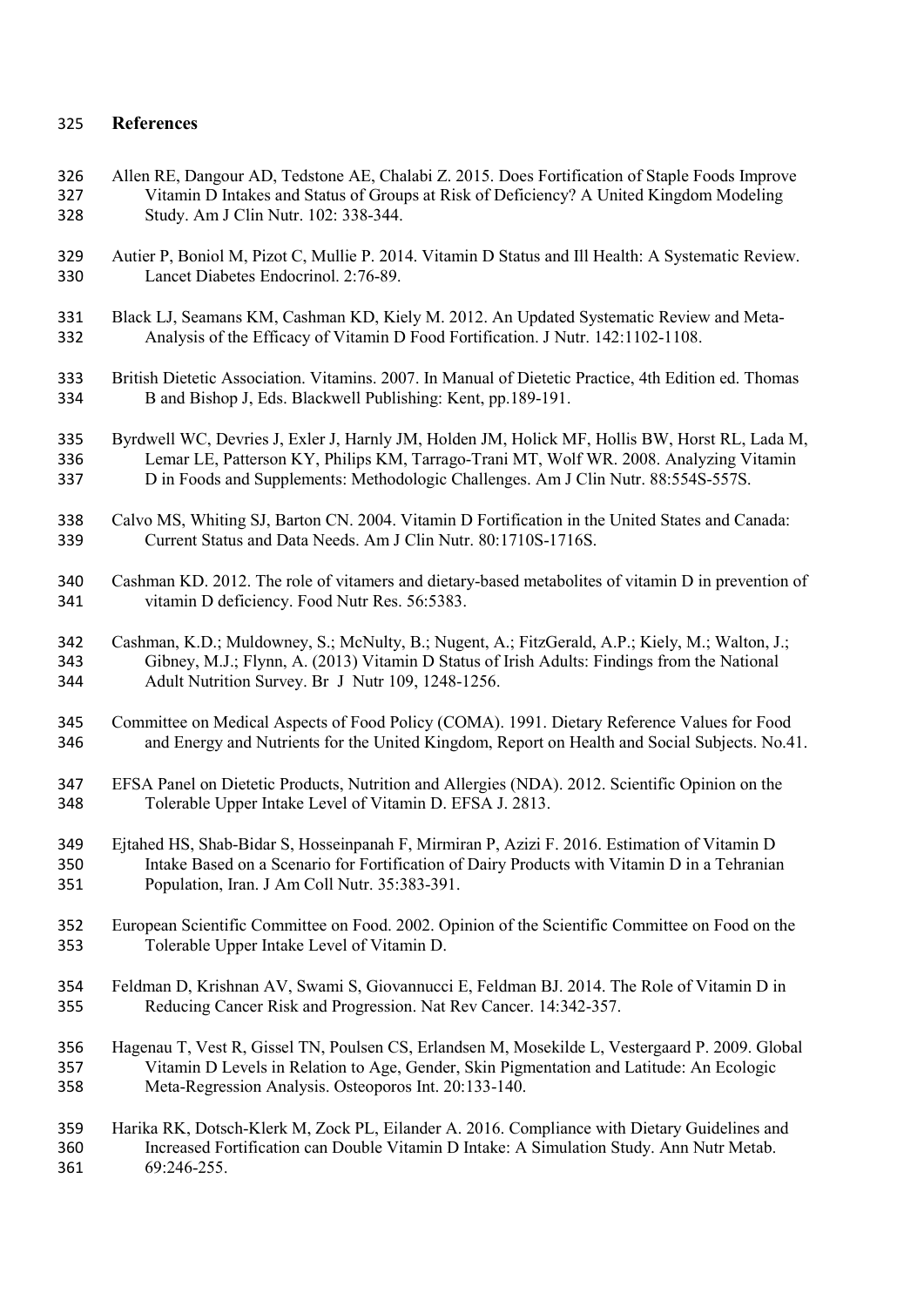- Hill TR, Cotter AA, Mitchell S, Boreham CA, Dubitzky W, Murray L, Strain JJ, Flynn A, Robson PJ, Wallace JM, Kiely M, Cashman KD. 2008. Vitamin D Status and its Determinants in
- Adolescents from the Northern Ireland Young Hearts 2000 Cohort. Br J Nutr. 99:1061-1067.
- Holick MF. 2007. Vitamin D Deficiency. N Engl J Med. 357:266-281.
- Holland B, Unwin ID, Buss DH. 1989. Milk Products and Eggs: The Fourth Supplement to McCance & Widdowson's The Composition of Foods. Royal Society of Chemistry: Cambridge.
- Hollis BW, Roos BA, Draper HH, Lambert PW. 1981. Vitamin D and its Metabolites in Human and Bovine Milk. J Nutr. 111:1240-1248.
- 370 Hymoller L, Jensen SK. 2010. Vitamin  $D_3$  Synthesis in the Entire Skin Surface of Dairy Cows Despite Hair Coverage. J Dairy Sci. 93:2025-2029.
- Hypponen E, Power C. 2007. Hypovitaminosis D in British Adults at Age 45 Y: Nationwide Cohort Study of Dietary and Lifestyle Predictors. Am J Clin Nutr. 85:860-868.
- Institute of Medicine (IOM). 2011. Dietary Reference Intakes for Calcium and Vitamin D.
- Irish Universities Nutrition Alliance (IUNA). 2011. National Adult Nutrition Survey: Summary Report.
- Jääskeläinen T, Itkonen ST, Lundqvist A, Erkkola M, Koskela T, Lakkala K, Dowling KG, Hull GL, Kröger H, Karppinen J, Kyllönen E, Härkänen T, Cashman KD, Männistö S, Lamberg-Allardt C. 2017. The Positive Impact of General Vitamin D Food Fortification Policy on Vitamin D Status in a Representative Adult Finnish Population: Evidence from an 11-Y Follow-Up Based on Standardized 25-Hydroxyvitamin D Data. Am J Clin Nutr. 105:1512-1520.
- Jakobsen J, Saxholt E. 2009. Vitamin D Metabolites in Bovine Milk and Butter. J Food Comp Anal. 22:472-478.
- Jayaratne N, Hughes MC, Ibiebele TI, van den Akker S, van der Pols JC. 2013. Vitamin D Intake in Australian Adults and the Modeled Effects of Milk and Breakfast Cereal Fortification. Nutrition. 29:1048-1053.
- Kostoglou-Athanassiou I, Athanassiou P, Lyraki A, Raftakis I, Antoniadis C. 2012. Vitamin D and Rheumatoid Arthritis. Ther Adv Endocrinol Metab. 3:181-187.
- Kurmann A, Indyk H. 1994. The Endogenous Vitamin D Content of Bovine Milk: Influence of Season. Food Chem. 50:75-81.
- Lanham-New SA. 2008. Importance of Calcium, Vitamin D and Vitamin K for Osteoporosis Prevention and Treatment. Proc Nutr Soc. 67:163-176.
- Martini LA, Wood RJ. 2009. Milk Intake and the Risk of Type 2 Diabetes Mellitus, Hypertension and Prostate Cancer. Arq Bras Endocrinol Metabol. 53:688-694.
- McCance RA, Widdowson E. 2002. McCance and Widdowson's the Composition of Foods, 6th Edition ed. Royal Society of Chemistry: Cambridge.
- McCance RA, Widdowson E. 2014. McCance and Widdowson's the Composition of Foods, 7th Edition ed. Royal society of chemistry: Cambridge.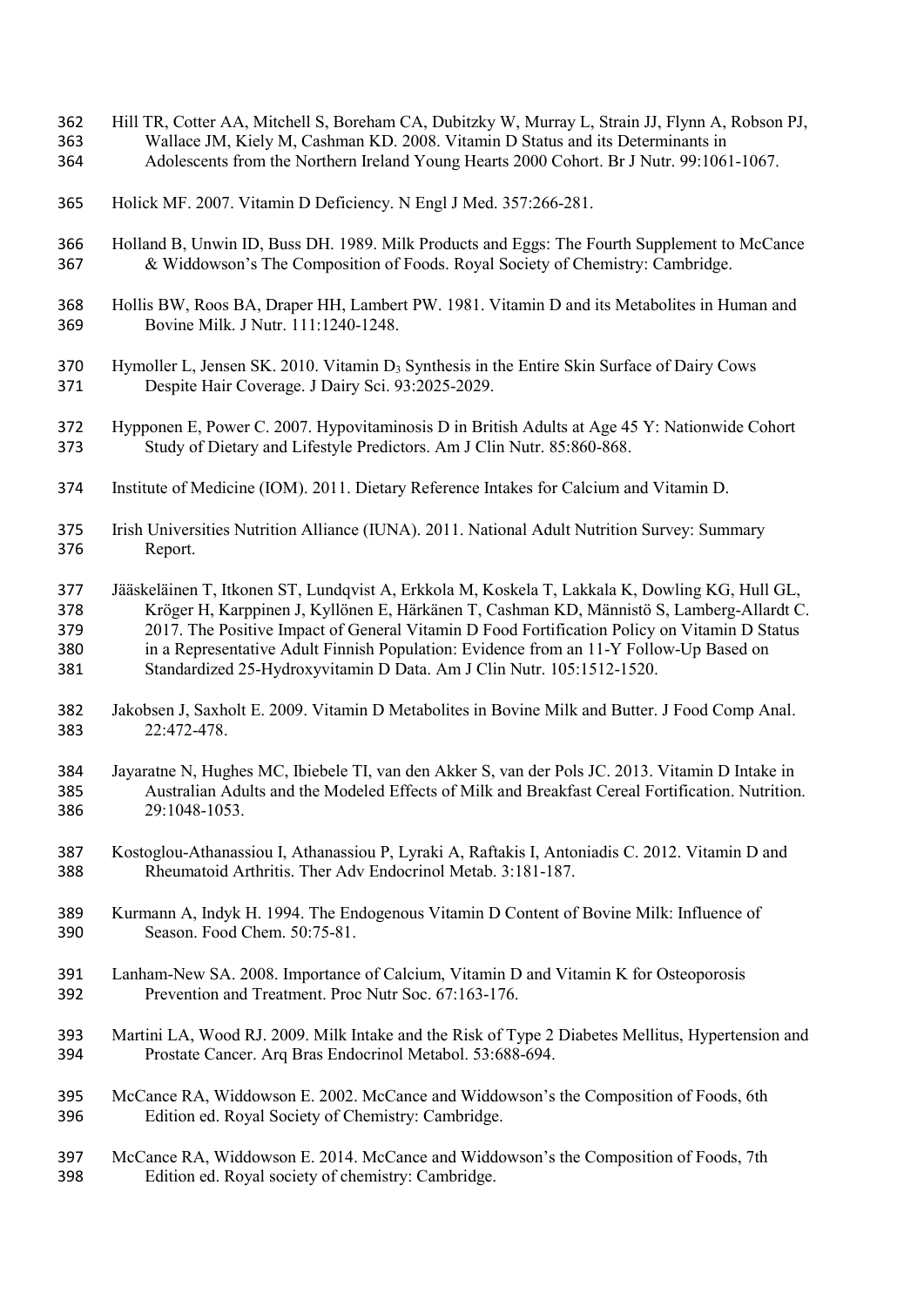- Moyersoen I, Devleesschauwer B, Dekkers A, Verkaik-Kloosterman J, De Ridder K, Vandevijvere S, Tafforeau J, Van Oyen H, Lachat C, Van Camp J. 2019. A Novel Approach to Optimize Vitamin D Intake in Belgium through Fortification Based on Representative Food Consumption Data. J Nutr. 149:1852–1862.
- Pojednic RM, Ceglia L. 2014. The Emerging Biomolecular Role of Vitamin D in Skeletal Muscle. Exerc Sport Sci Rev. 42:76-81.
- Public Health England and Food Standards Agency. 2014. National Diet and Nutrition Survey Results from Years 1, 2, 3 and 4 (Combined) of the Rolling Programme (2008/2009 – 2011/2012).
- Raulio S, Erlund I, Männistö S, Sarlio-Lähteenkorva S, Sundvall J, Tapanainen H, Vartiainen E, Virtanen SM. 2017. Successful nutrition policy: improvement of vitamin D intake and status in Finnish adults over the last decade. Eur J Pub Health. 27:268–273.
- Scientific Advisory Committee on Nutrition (SACN). 2016. SACN Vitamin D and Health Report.
- Sweeney J. 2016. Regional Weather and Climates of the British Isles Part 6: Ireland. Weather. 69:20-27.
- Thacher TD, Clarke BL. 2011. Vitamin D Insufficiency. Mayo Clin Proc. 86:50-60.
- Todd JJ, Pourshahidi LK, McSorley EM, Madigan SM, Magee PJ. 2015. Vitamin D: Recent Advances and Implications for Athletes. Sports Med. 45:213-229.
- 416 Trenerry VC, Plozza T, Caridi D, Murphy S. 2011. The Determination of Vitamin D<sub>3</sub> in Bovine Milk by Liquid Chromatography Mass Spectrometry. Food Chem. 125:1314-1319.
- UK Data Service. 2014. National Diet and Nutrition Survey Years 1-4, 2008/09-2011/12.
- Webb AR, Holick MF. 1988. The Role of Sunlight in the Cutaneous Production of Vitamin D3. Ann Rev Nutr. 8:375-399.
- Webb AR, Kline L, Holick MF. 1988. Influence of Season and Latitude on the Cutaneous Synthesis of Vitamin D3: Exposure to Winter Sunlight in Boston and Edmonton Will Not Promote Vitamin D3 Synthesis in Human Skin. J Clin Endocrinol Metab. 67:373-378.
- Weir RR, Strain JJ, Johnston M, Lowis C, Fearon AM, Stewart S, Pourshahidi LK. 2017.
- Environmental and Genetic Factors Influence the Vitamin D Content of Cows' Milk. Proc Nutr Soc. 76:76-82.
- Willet W. 2013. Nutritional Epidemiology, 3rd Edition ed. Oxford Press: New York, NY.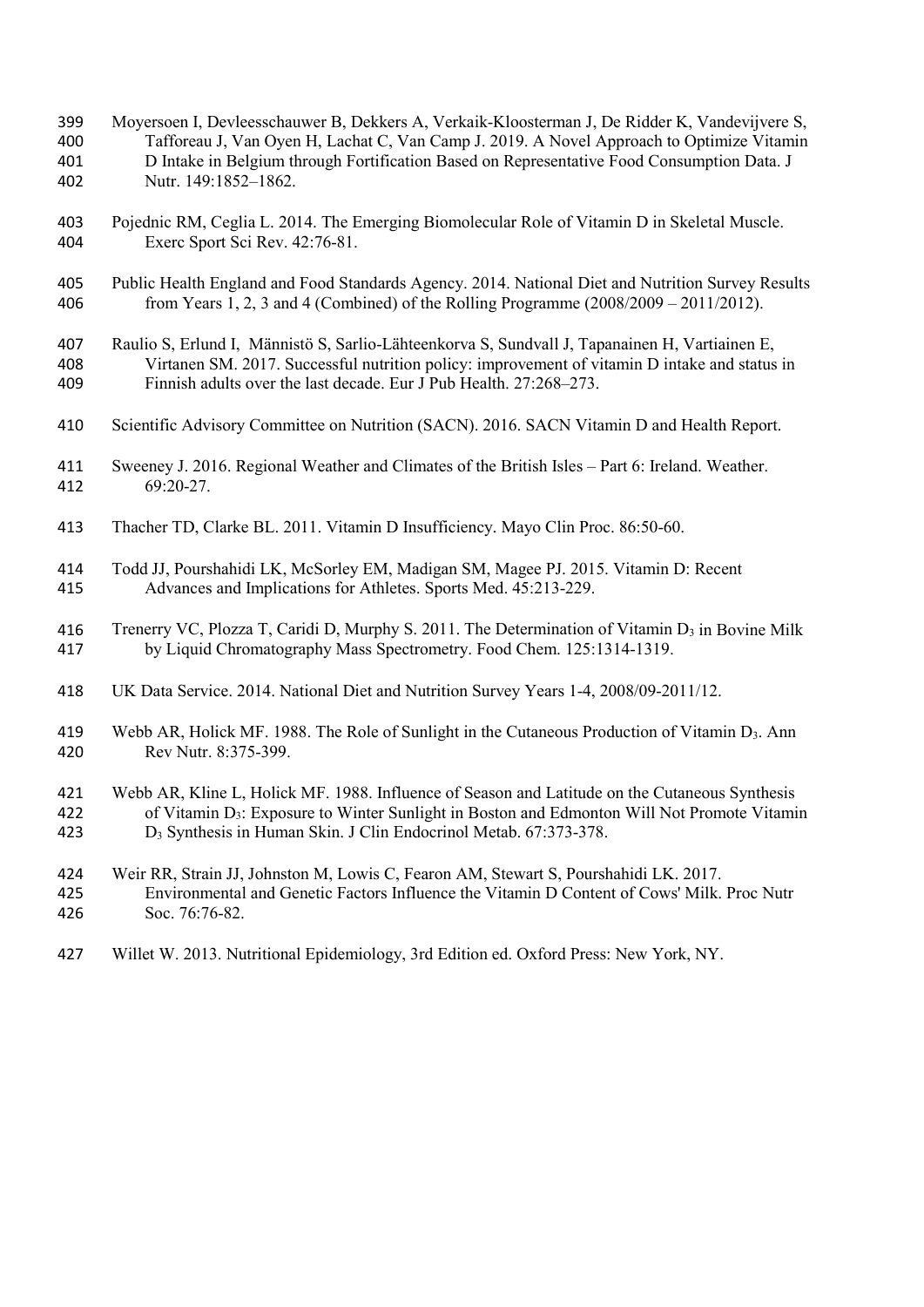

**Fig. 1.** Vitamin D3 content (μg/100g) of raw milk produced in Northern Ireland over a year period. Bars show mean vitamin D<sub>3</sub> of samples collected from two processors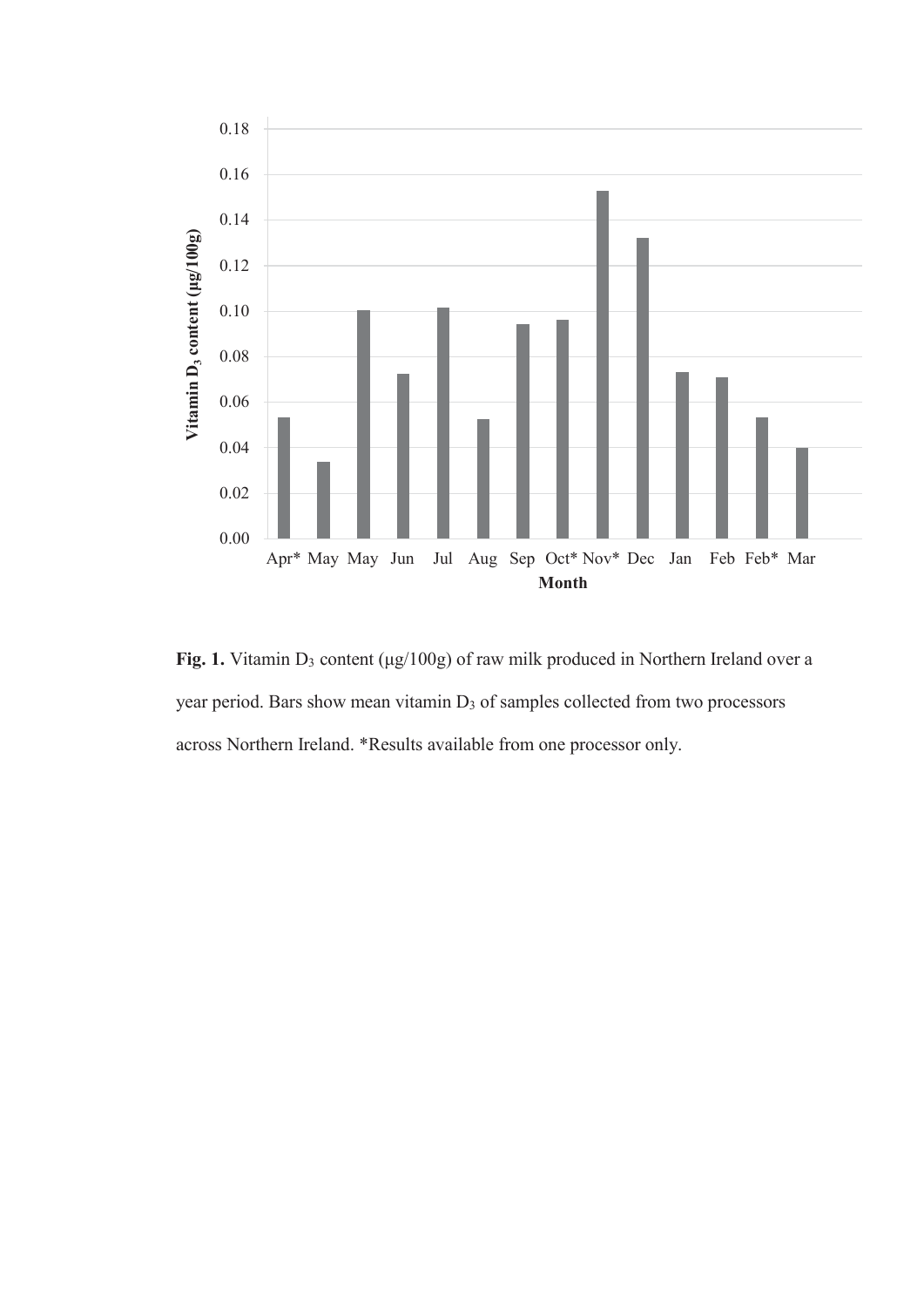

**Fig. 2.** Vitamin D3 content (μg/100g) of pasteurised whole milk produced in Northern Ireland over a year period. Bars show mean vitamin D<sub>3</sub> of samples collected from two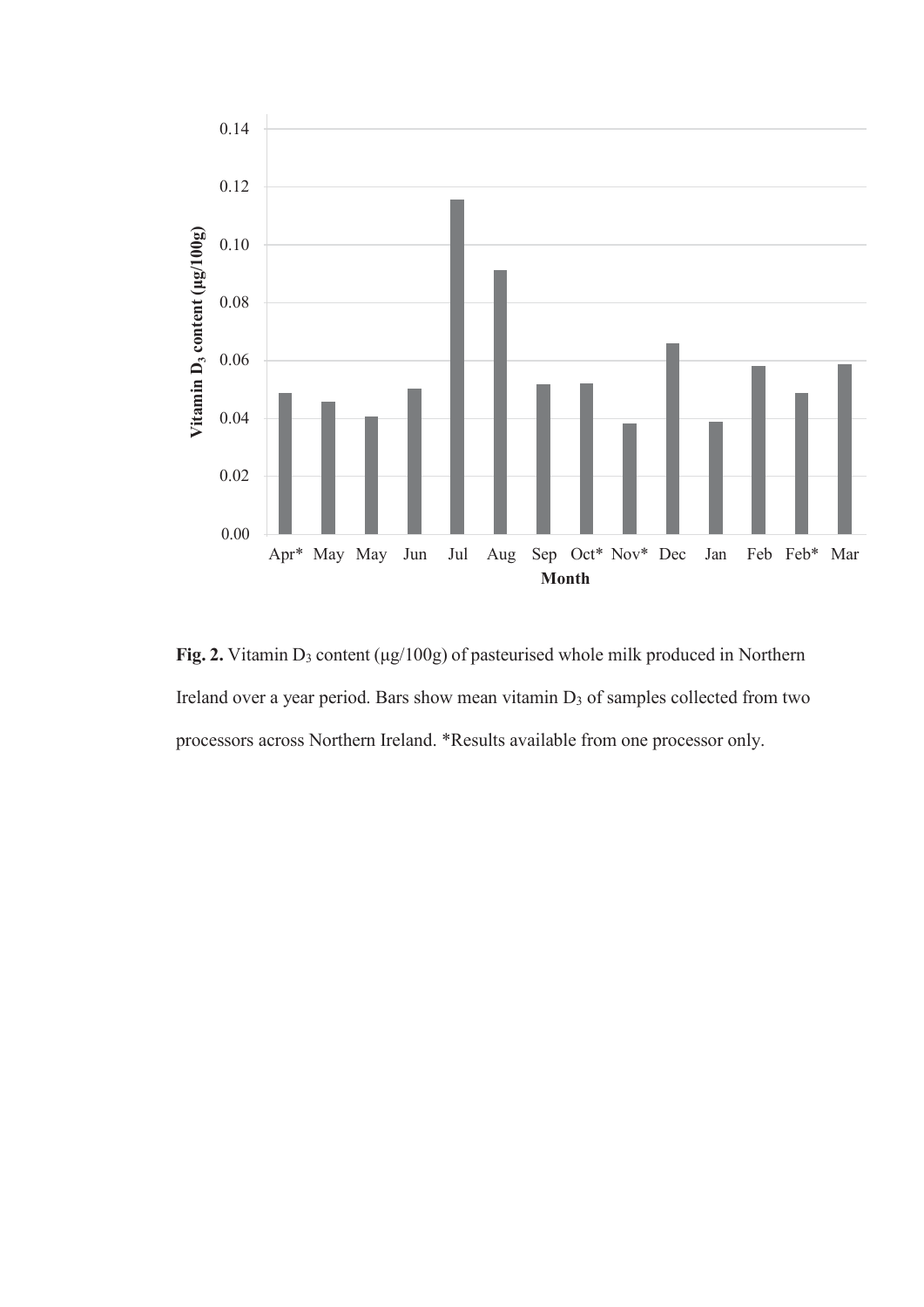

**Milk Type**

**Fig. 3.** Mean portion size (g) of milk consumed by participants (*n* 4,156) per eating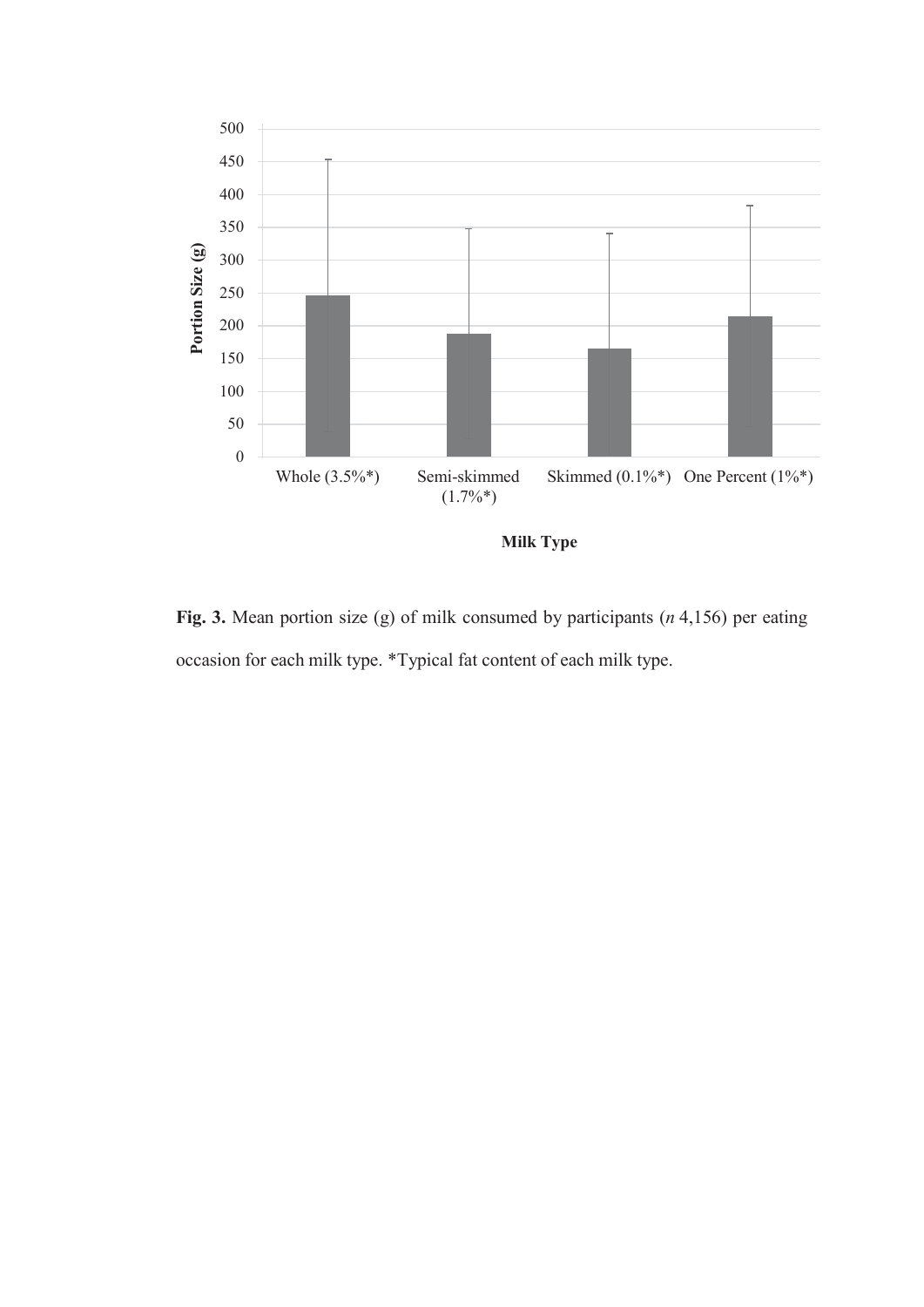

**Fig. 4.** Frequency of consumption of each milk type by adults (18-94 years; dark bars *n* 2,174) and children (1.5-17 years; light bars, *n* 1,982). \*Refers to average fat content of each milk type. *P*-values indicate a significant difference between the number of diary days each type of milk was consumed between adults and children (*P*<0.05).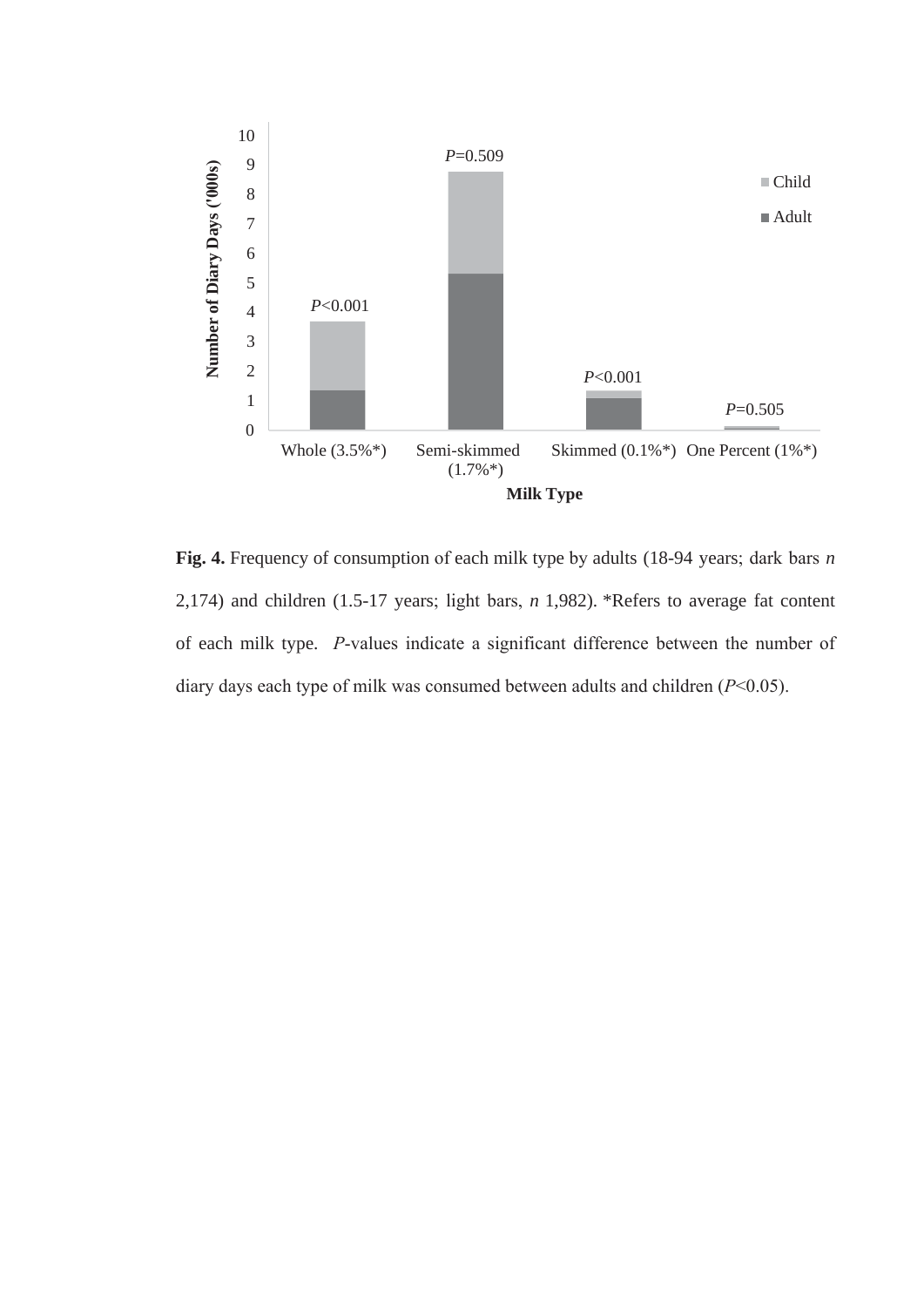|             | Sample size $(n, 4, 156)$ |        |       |  |  |  |  |  |
|-------------|---------------------------|--------|-------|--|--|--|--|--|
| Age $(yrs)$ | Male                      | Female | Total |  |  |  |  |  |
| $1.5 - 3$   | 207                       | 179    | 386   |  |  |  |  |  |
| $4 - 10$    | 414                       | 389    | 803   |  |  |  |  |  |
| $11 - 15$   | 278                       | 265    | 543   |  |  |  |  |  |
| $16 - 18$   | 167                       | 174    | 341   |  |  |  |  |  |
| $19 - 49$   | 471                       | 640    | 1111  |  |  |  |  |  |
| $50 - 64$   | 239                       | 305    | 544   |  |  |  |  |  |
| $\geq 65$   | 191                       | 237    | 428   |  |  |  |  |  |
| Total       | 1967                      | 2189   | 4156  |  |  |  |  |  |
|             |                           |        |       |  |  |  |  |  |

**Table 1:** National Diet and Nutrition Survey (NDNS) population data (Public Health England, 2014)

Table prepared using the demographic information provided in the NDNS report (2014)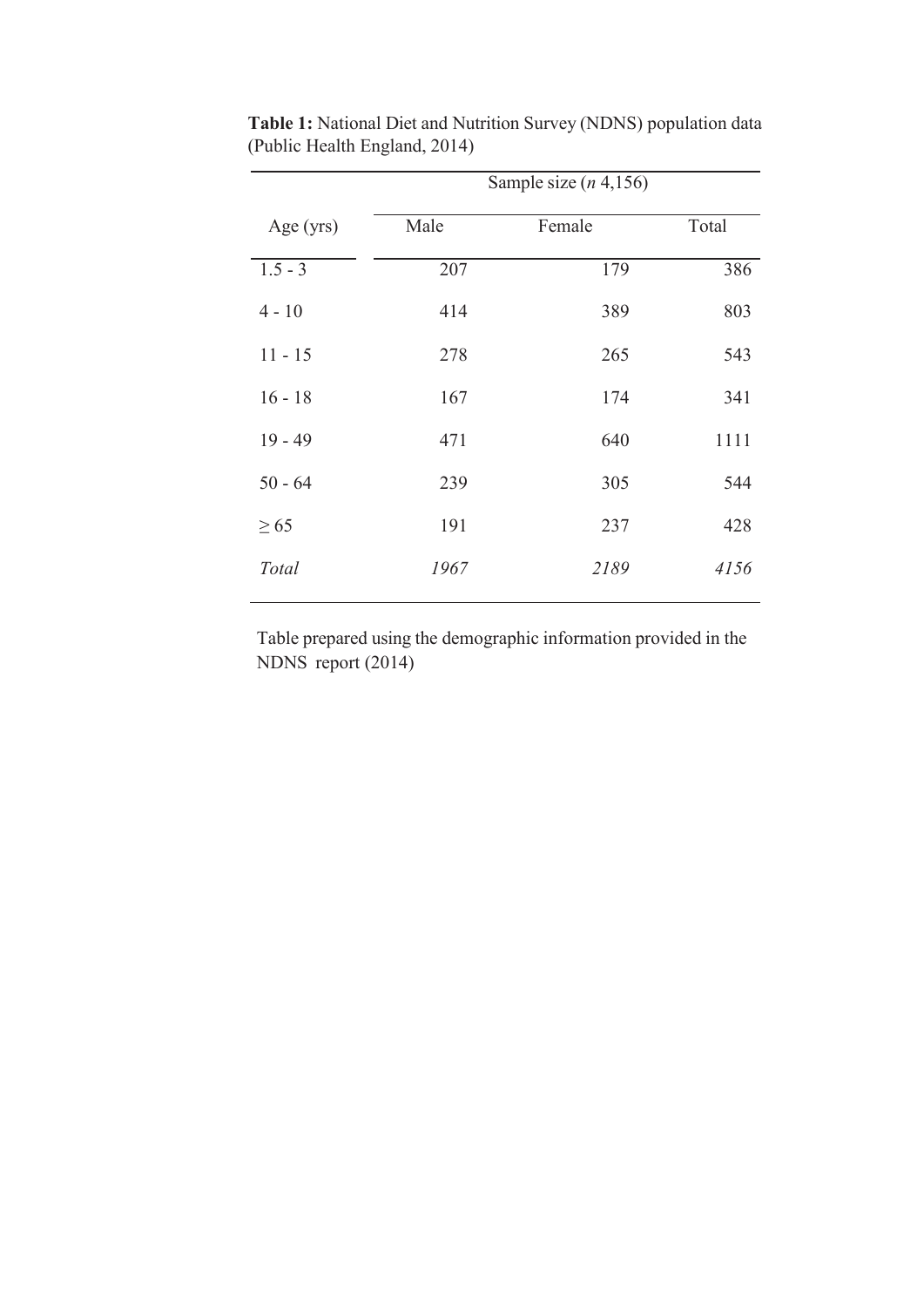|                         | <b>Total Population</b> |                                |                               |         |                |                           |  |  |
|-------------------------|-------------------------|--------------------------------|-------------------------------|---------|----------------|---------------------------|--|--|
|                         |                         | Vitamin D intake $(\mu g/day)$ | Population percentage $(\% )$ |         |                |                           |  |  |
| Vitamin D concentration | $Mean \pm SD$           | Median                         | Minimum                       | Maximum | Meeting $RNI+$ | Exceeding $UL^{\ddagger}$ |  |  |
| No fortification*       | $2.50 \pm 1.87$         | 2.03                           | 0.00                          | 20.96   | 0.89           |                           |  |  |
| $1\mu g/100g$           | $4.20 \pm 2.48$         | 3.69                           | 0.02                          | 23.94   | 2.96           |                           |  |  |
| $1.5 \mu g / 100 g$     | $5.06 \pm 3.08$         | 4.42                           | 0.02                          | 33.98   | 6.88           |                           |  |  |
| $2\mu g/100g$           | $5.91 \pm 3.77$         | 5.11                           | 0.02                          | 44.01   | 12.29          |                           |  |  |

**Table 2:** Theoretical impact vitamin D fortification of milk on vitamin D intakes of the population based on the NDNS data (*n* 4,156)

NDNS, National Diet and Nutrition Survey, dataset available from the UK Data Archives (2014)

†RNI, Reference Nutrient Intake (or safe intake) for vitamin D of 10μg/day for those aged >1 year (SACN 2016)

‡UL, upper limit of 50μg/day for those ages 1-10 years and 100μg/day for those over 11 years(EFSA 2002)

\*Vitamin D content of milk as listed in the McCance and Widdowson (2002)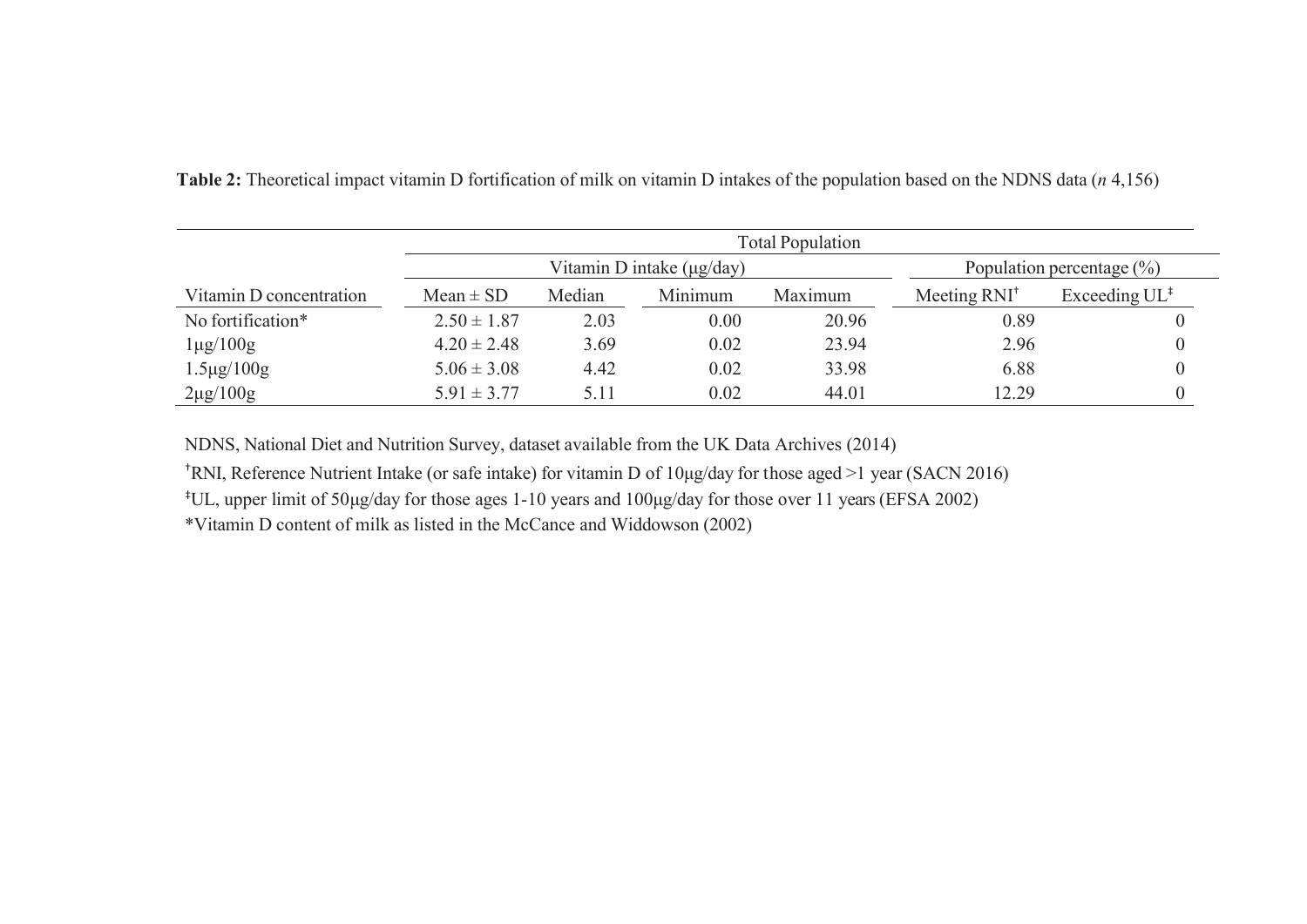**Table 3:** Theoretical impact of vitamin D fortification of milk on vitamin D intakes of those individuals deemed to be at risk of vitamin D deficiency (COMA 1991) based on the NDNS data

|                            |                                  |        | Children aged 1 - 3 years $(n 386)$ |                              | Women of childbearing age $(n 814)$ |                  |                |                                       | Adults aged over 65 years $(n 428)$ |                  |                             |                              |  |
|----------------------------|----------------------------------|--------|-------------------------------------|------------------------------|-------------------------------------|------------------|----------------|---------------------------------------|-------------------------------------|------------------|-----------------------------|------------------------------|--|
|                            | Vitamin D intake                 |        | Population                          |                              |                                     | Vitamin D intake |                | Population                            |                                     | Vitamin D intake |                             | Population                   |  |
|                            | $(\mu g / day)$                  |        |                                     | percentage $(\frac{0}{0})$   |                                     | $(\mu g / day)$  |                | percentage $\left(\frac{0}{0}\right)$ |                                     | $(\mu g / day)$  |                             | percentage $(\% )$           |  |
| Vitamin D<br>concentration | Mean $\pm$<br><b>SD</b>          | Median | Meeting<br>RNI <sup>†</sup>         | Exceeding<br>$UL^{\ddagger}$ | Mean $\pm$<br><b>SD</b>             | Median           | Meeting<br>RNI | Exceeding<br>$UL^{\ddagger}$          | Mean $\pm$<br><b>SD</b>             | Median           | Meeting<br>RNI <sup>†</sup> | Exceeding<br>$UL^{\ddagger}$ |  |
| No fortification*          | $1.96 \pm$<br>2.05<br>$4.80 \pm$ | 1.41   | 2.12                                | $\boldsymbol{0}$             | $2.28 \pm$<br>1.65<br>$3.44 \pm$    | 1.82             | 0.74           | $\boldsymbol{0}$                      | $3.40 \pm$<br>2.39<br>$5.25 \pm$    | 2.75             | 1.65                        | $\overline{0}$               |  |
| $1\mu g/100g$              | 2.59<br>$6.21 \pm$               | 4.42   | 4.15                                | $\overline{0}$               | 2.03<br>$4.01 \pm$                  | 2.99             | 1.60           | $\boldsymbol{0}$                      | 2.79<br>$6.18 \pm$                  | 4.69             | 6.07                        | $\boldsymbol{0}$             |  |
| $1.5 \mu g / 100 g$        | 3.42<br>$7.63 \pm$               | 5.53   | 12.18                               | 0                            | 2.39<br>$4.59 \pm$                  | 3.50             | 2.70           | $\boldsymbol{0}$                      | 3.20<br>$7.10 \pm$                  | 5.50             | 13.08                       | $\overline{0}$               |  |
| $2\mu g/100g$              | 4.39                             | 6.87   | 25.65                               | $\overline{0}$               | 2.80                                | 3.99             | 5.04           | $\boldsymbol{0}$                      | 3.70                                | 6.40             | 17.76                       | $\theta$                     |  |

NDNS, National Diet and Nutrition Survey, dataset available from UK Data Archives (2014)

†RNI, Reference Nutrient Intake (or safe intake) for vitamin D of 10μg/day for those over 1 year (SACN 2016)

‡UL, upper limit of 50μg/day for those ages 1-10 years and 100μg/day for those over 11 years(EFSA 2002)

\*Vitamin D content of milk as listed in the McCance and Widdowson (2002)